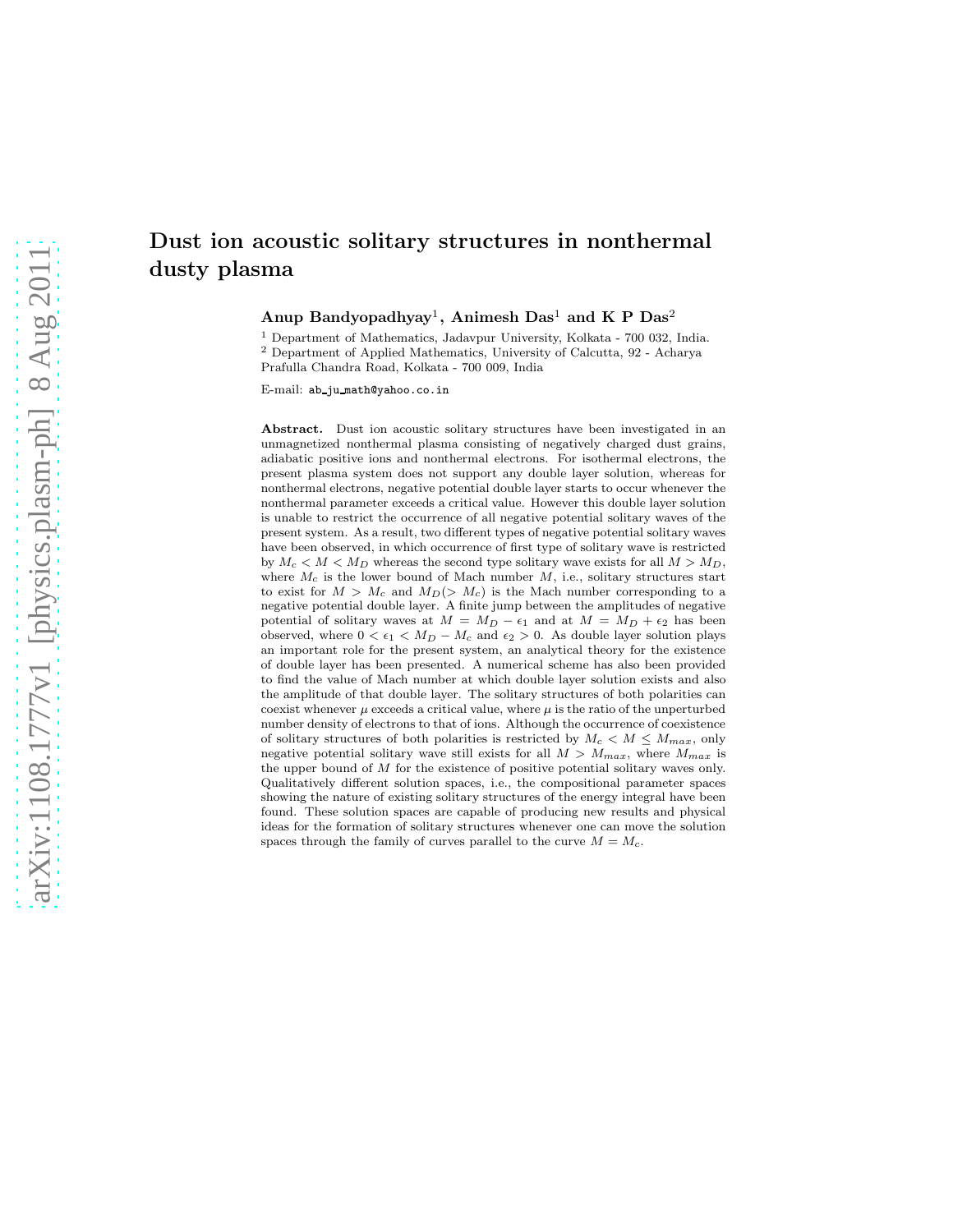# 1. Introduction

Acoustic wave modes in dusty plasma have received a great deal of attention since the last decade  $[1, 2, 3, 4, 5, 6, 7, 8]$  $[1, 2, 3, 4, 5, 6, 7, 8]$  $[1, 2, 3, 4, 5, 6, 7, 8]$  $[1, 2, 3, 4, 5, 6, 7, 8]$  $[1, 2, 3, 4, 5, 6, 7, 8]$  $[1, 2, 3, 4, 5, 6, 7, 8]$  $[1, 2, 3, 4, 5, 6, 7, 8]$  $[1, 2, 3, 4, 5, 6, 7, 8]$ . Depending on different time scales, there can exists two or more acoustic waves in a typical dusty plasma. Dust Acoustic (DA) and Dust Ion-Acoustic (DIA) waves are two such acoustic waves in a plasma containing electrons, ions, and charged dust grains.

Shukla and Silin [\[2\]](#page-18-1) were the first to show that due to the quasi neutrality condition  $n_{e0} + n_{d0}Z_d = n_{i0}$  and the strong inequality  $n_{e0} \ll n_{i0}$  ( $n_{e0}$ ,  $n_{i0}$ , and  $n_{d0}$  are, respectively, the number density of electrons, ions, and dust particles, where  $Z_d$  is the number of electrons residing on the dust grain surface), a dusty plasma (with negatively charged static dust grains) supports low-frequency DIA waves with phase velocity much smaller (larger) than electron (ion) thermal velocity. In case of long wavelength limit the dispersion relation of DIA wave is similar to that of Ion-Acoustic (IA) wave for a plasma with  $n_{e0} = n_{i0}$  and  $T_i \ll T_e$ , where  $T_i(T_e)$  is the average ion (electron) temperature. Due to the usual dusty plasma approximations ( $n_{e0} \ll n_{i0}$ and  $T_i \simeq T_e$ , a dusty plasma cannot support the usual IA waves, but the DIA waves of Shukla and Silin [\[2\]](#page-18-1) can. Thus DIA waves are basically IA waves, modified by the presence of heavy dust particulates. The theoretical prediction of Shukla and Silin [\[2\]](#page-18-1) was supported by a number of laboratory experiments [\[9,](#page-18-8) [10,](#page-18-9) [11\]](#page-18-10). The linear properties of DIA waves in dusty plasma are now well understood [\[12,](#page-18-11) [13,](#page-18-12) [14\]](#page-18-13).

Dust Ion-Acoustic solitary waves (DIASWs) have been investigated by several authors. Bharuthram and Shukla [\[15\]](#page-18-14) studied the DIASWs in an unmagnetized dusty plasma consisting of isothermal electrons, cold ions, in both static and mobile dust particles. Employing reductive perturbation method, Mamun and Shukla [\[16\]](#page-18-15) investigated the cylindrical and spherical DIASWs in an unmagnetized dusty plasma consisting of inertial ions, isothermal electrons, and stationary dust particles. They [\[17\]](#page-18-16) have also investigated the condition for existence of positive and negative potential DIASWs. Verheest et al. [\[18\]](#page-18-17) have shown that in the dust-modified ion acoustic regime, negative structures can also be generated, beside positive potential soliton if the polytropic index  $\gamma_e \neq 1$  for electrons. The effect of ion-fluid temperature on DIASWs structures have been investigated by Sayed and Mamun [\[19\]](#page-18-18) in a dusty plasma containing adiabatic ion-fluid, Boltzmann electrons, and static dust particles.

In most of the earlier works, Maxwellian velocity distribution function for lighter species of particles has been used to study DIASWs and DIA double layers (DIADLs). However the dusty plasma with nonthermally/suprathermally distributed electrons observed in a number of heliospheric environments [\[13,](#page-18-12) [14,](#page-18-13) [20,](#page-18-19) [21,](#page-18-20) [22,](#page-18-21) [23\]](#page-18-22). Therefore, it is of considerable importance to study nonlinear wave structures in a dusty plasma in which lighter species (electrons) is nonthermally/suprathermally distributed. Berbri and Tribeche [\[24\]](#page-18-23) have investigated weakly nonlinear DIA shock waves in a dusty plasma with nonthermal electrons. Recently Baluku et al. [\[25\]](#page-18-24) have investigated DIASWs in an unmagnetized dusty plasma consisting of cold dust particles and kappa distributed electrons using both small and arbitrary amplitude techniques.

In the present investigation we have considered the problem of existence of DIASWs and DIADLs in a plasma consisting of negatively charged dust grains, adiabatic positive ions and nonthermal electrons. Three basic parameters of the present dusty plasma system are  $\mu$ ,  $\alpha$  and  $\beta_1$ , which are respectively the ratio of unperturbed number density of nonthermal electrons to that of ions, the ratio of average temperature of ions to that of nonthermal electrons, a parameter associated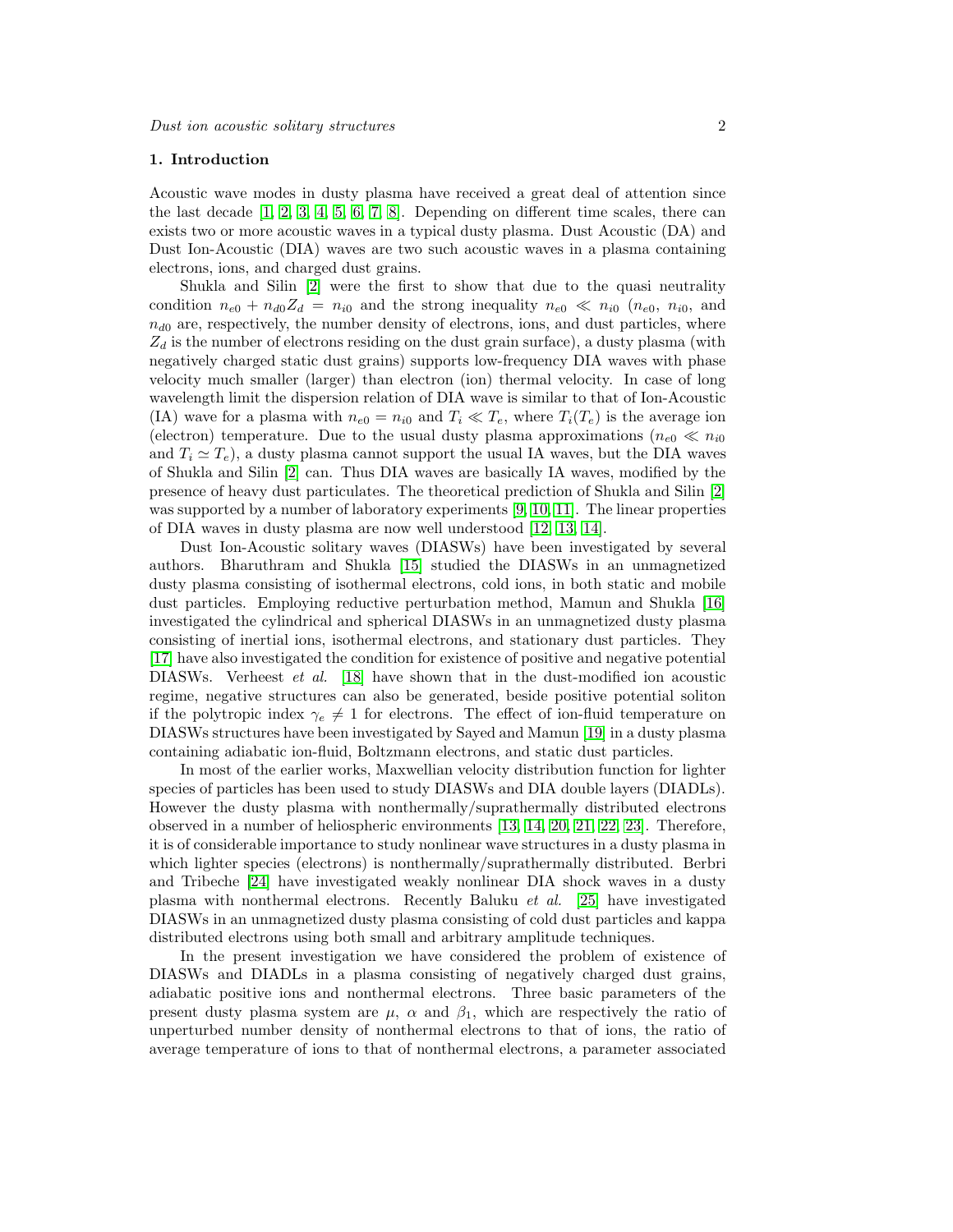with the nonthermal distribution of electrons. Nonthermal distribution of electrons becomes isothermal one if  $\beta_1 = 0$ .

The main aim of this paper is to investigated DIASWs and DIADLs thoroughly, giving special emphasis on the followings:

(a) To study the nonlinear properties of DIA waves in a dusty plasma with nonthermal electrons. (b) To find the exact bounds (lower and upper) of the Mach number M for the existence of solitary wave solutions. (c) As double layer solution plays an important role to restrict the occurrence of at least one sequence of solitary waves of same polarity, we set up an analytical theory to find the double layer solution of the energy integral, which help us to find the Mach number at which double layer occurs and also, to find the amplitude of that double layer solution.  $(d)$  On the basis of the analytical theory for the existence of solitary waves and double layers, the present plasma system has been analyzed numerically. Actually, analyzing the Sagdeev potential, we have found qualitatively different solution spaces or the compositional parameter spaces showing the nature of existing solitary structures of the energy integral. From these solution spaces, the main observations are the followings. (d1) For isothermal electrons, the present plasma system does not support any double layer solution in both cold and adiabatic cases. For nonthermal electrons, the present plasma system does not support any Positive Potential Double Layer (PPDL) solution, whereas Negative Potential Double Layers (NPDLs) start to occur whenever the nonthermal parameter exceeds a critical value. However this NPDL solution is unable to restrict the occurrence of all Negative Potential Solitary Waves (NPSWs) of the present system, i.e., NPDL solution is not the ultimate solution of the energy integral in the negative potential side. Actually, we have observed two different types of NPSWs, in which amplitude of first type of NPSW is restricted by the amplitude of NPDL whereas the amplitude of NPDL is unable to restrict the amplitude of the second type NPSWs. As a result, we have observed a finite jump in amplitudes between two different types of NPSWs separated by a NPDL. This fact has also been observed recently by Verheest[\[26\]](#page-18-25) and Baluku *et al.*[\[27\]](#page-18-26) for ion-acoustic solitary wave with different plasma constituents.  $(d2)$  For any physically admissible values of the parameters of the system, specifically, for any value of  $\mu$  and any value of  $\beta_1$ , NPSW exists for all  $M > M_c$  except  $M = M_D$ , where  $M_c$  is the lower bound of Mach number M, i.e., solitary structures start to exist for  $M > M_c$  and  $M_D(> M_c)$ is the Mach number corresponding to a NPDL solution. However, if the parameter  $\mu$  exceeds a critical value  $\mu_p$ , PPSWs exist for all  $\mu_p \leq \mu \leq \mu_T (< 1)$  whenever the Mach number lies within the interval  $M_c < M \leq M_{max}$ , where  $\mu_T(< 1)$  is a physically admissible upper bound of  $\mu$  and  $M_{max}$  is the upper bound of M for the existence of PPSWs only, i.e., there does not exist any PPSW if  $M > M_{max}$ . Therefore, the coexistence of both PPSWs and NPSWs is possible for all  $\mu_p \leq \mu \leq \mu_T$  whenever  $M_c < M \leq M_{max}$ , but NPSWs still exist for  $M > M_{max}$ . (d3) For nonthermal electron species, we have investigated the entire solution space of the energy integral with respect to the nonthermal parameter  $\beta_1$  and we have found four qualitatively different solution spaces depending on the cut off values of  $\mu$ . Actually, here we are able to define three cut off values  $\mu_p$ ,  $\mu_q$  and  $\mu_r$  of  $\mu$  such that  $0 < \mu_p < \mu_q < \mu_r < 1$ for any given value of  $\alpha$ , and consequently, we can partition the entire range of  $\mu$  in the following four disjoint subintervals:  $0 < \mu < \mu_p$ ,  $\mu_p \leq \mu < \mu_q$ ,  $\mu_q \leq \mu < \mu_r$  and  $\mu_r \leq \mu \leq \mu_T \leq 1$ . For these four disjoint subintervals of  $\mu$ , we have four different solution spaces of the energy integral with respect to nonthermal parameter  $\beta_1$ . These solution spaces can define all types of solitary structures of the present system.  $(d4)$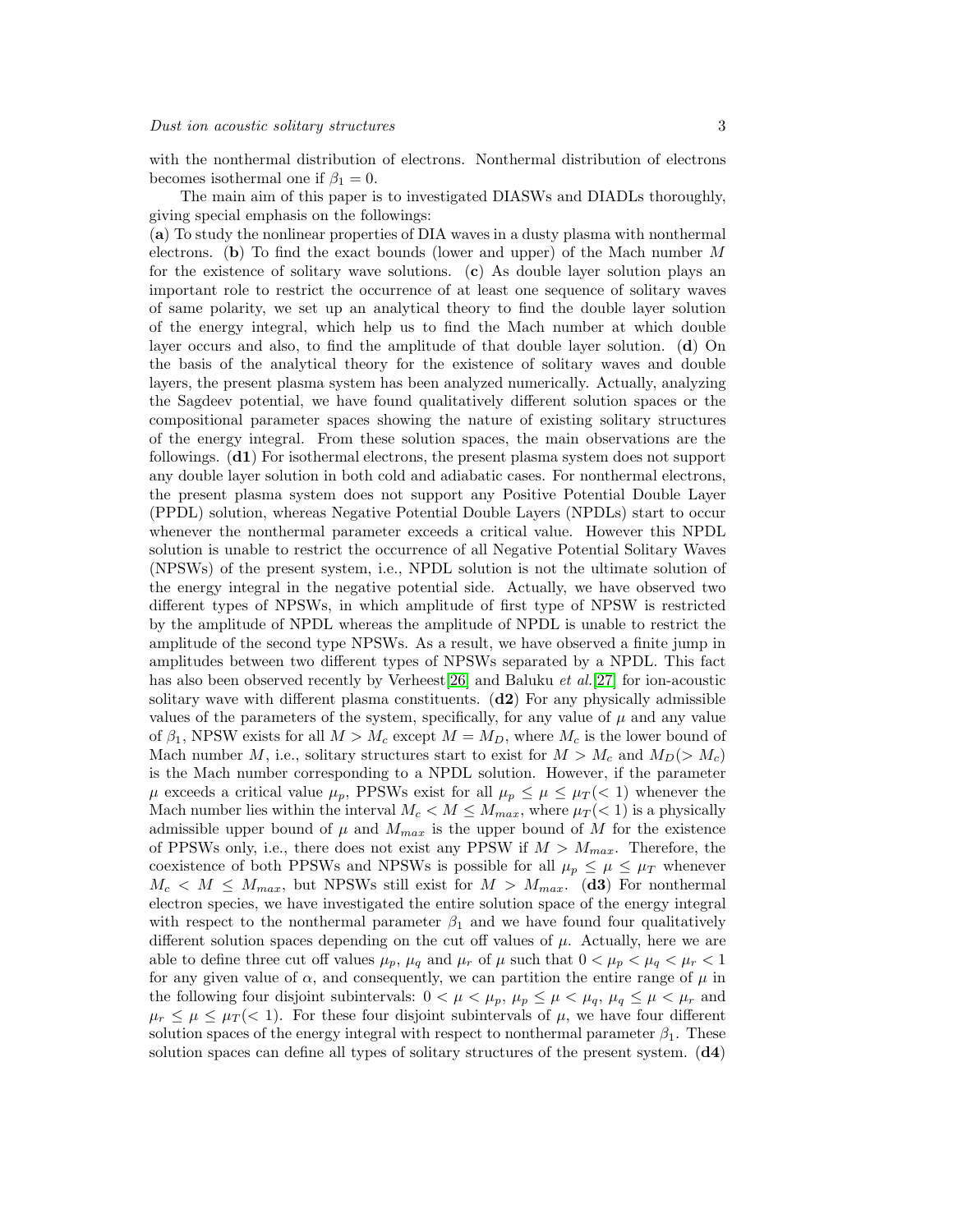Finally, considering any solution space, one can get new results and physical ideas for the formation of solitary structures if he moves the solution space through the family of curves parallel to the curve  $M = M_c$ . If we move the solution space through the family of curves parallel to the curve  $M = M_c$ , it is simple to understand the mathematics as well as physics for the formation of double layer solution and it is also simple to understand the relation between solitons and double layer solution.

The present paper is organized as follows: Basic equations are given in section [2.](#page-3-0) Derivation of energy integral along with Sagdeev potential is given in section [3.](#page-4-0) Physical interpretation for the existence of solitary structures of the energy integral is given in section [4.](#page-5-0) The lower and upper bounds of the Mach number for the existence of solitary structures are given in section [5.](#page-6-0) In section [5.1,](#page-6-1) the analytical method to find the upper bound of the Mach number for the existence of PPSWs is given. In section [5.2,](#page-7-0) we find that the existence of NPDL solution may restrict occurrence of NPSWs having amplitude less than the amplitude of NPDL. In section [5.3,](#page-8-0) an analytical theory to find the double layer solution of the energy integral has been provided. In section [5.4,](#page-9-0) an algorithm has been provided to find the value of Mach number at which double layer solution exists and also the amplitude of that double layer. Following a logical sequence of numerical scheme based on the theoretical discussions as given in section [4](#page-5-0) and section [5,](#page-6-0) the solution spaces have been constructed in section [6.](#page-12-0) Finally, we have concluded our findings in section [7.](#page-17-0)

#### <span id="page-3-0"></span>2. Basic equations

The governing equations describing the nonlinear behavior of DIA waves, propagating along x-axis, in collisionless, unmagnetized dusty plasma consisting of negatively charged immobile dust grains are the following:

<span id="page-3-2"></span>
$$
n_{i,t} + (n_i u_i)_x = 0,\t\t(1)
$$

$$
u_{i,t} + u_i u_{i,x} = -\phi_x - \alpha n_i^{-1} p_{i,x},
$$
\n(2)

<span id="page-3-3"></span>
$$
p_{i,t} + u_i p_{i,x} + \gamma p_i u_{i,x} = 0,\t\t(3)
$$

<span id="page-3-1"></span>
$$
\phi_{xx} = (n_{e0}/n_{i0})n_e - n_i + (Z_d n_{d0})/n_{i0},\tag{4}
$$

where the parameter  $\alpha = T_i/T_e$ .

Here we have used the notation  $\psi_{i,q}$  or  $(\psi_i)_q$  for  $\partial \psi_i / \partial q$  and  $n_i$ ,  $n_e$ ,  $u_i$ ,  $p_i$ ,  $\phi$ , x and t are, respectively, the ion number density, electron number density, ion velocity, ion pressure, electrostatic potential, spatial variable and time, and they have been normalized by  $n_{i0}$  (unperturbed ion number density),  $n_{e0}$  (unperturbed electron number density),  $c_i (= \sqrt{(K_B T_e)/m_i})$  (ion-acoustic speed),  $n_{i0} K_B T_i$ ,  $K_B T_e/e$ ,  $\lambda_{Dem} = \sqrt{(K_B T_e)/(4\pi n_{i0}e^2)}$  (Debye length), and  $\omega_{pi}^{-1} = \sqrt{m_i/(4\pi n_{i0}e^2)}$  (ion plasma period). Here  $\gamma(=3)$  is the adiabatic index,  $K_B$  is the Boltzmann constant,  $T_i$  and  $T_e$  are, respectively, the average temperatures of ions and electrons,  $m_i$  is the mass of an ion,  $n_{d0}$  is the dust number density,  $Z_d$  is the number of negative unit charges residing on dust grain surface, and e is the charge of an electron.

The above equations are supplemented by nonthermally distributed electrons as prescribed by Cairns et al [\[28\]](#page-18-27) for the electron species. Nonthermal distribution of any lighter species of particles (as prescribed by Cairns et al [\[28\]](#page-18-27) for the electron species) can be regarded as a modified Boltzmannian distribution, which has the property that the number of particles in phase space in the neighborhood of the point  $v = 0$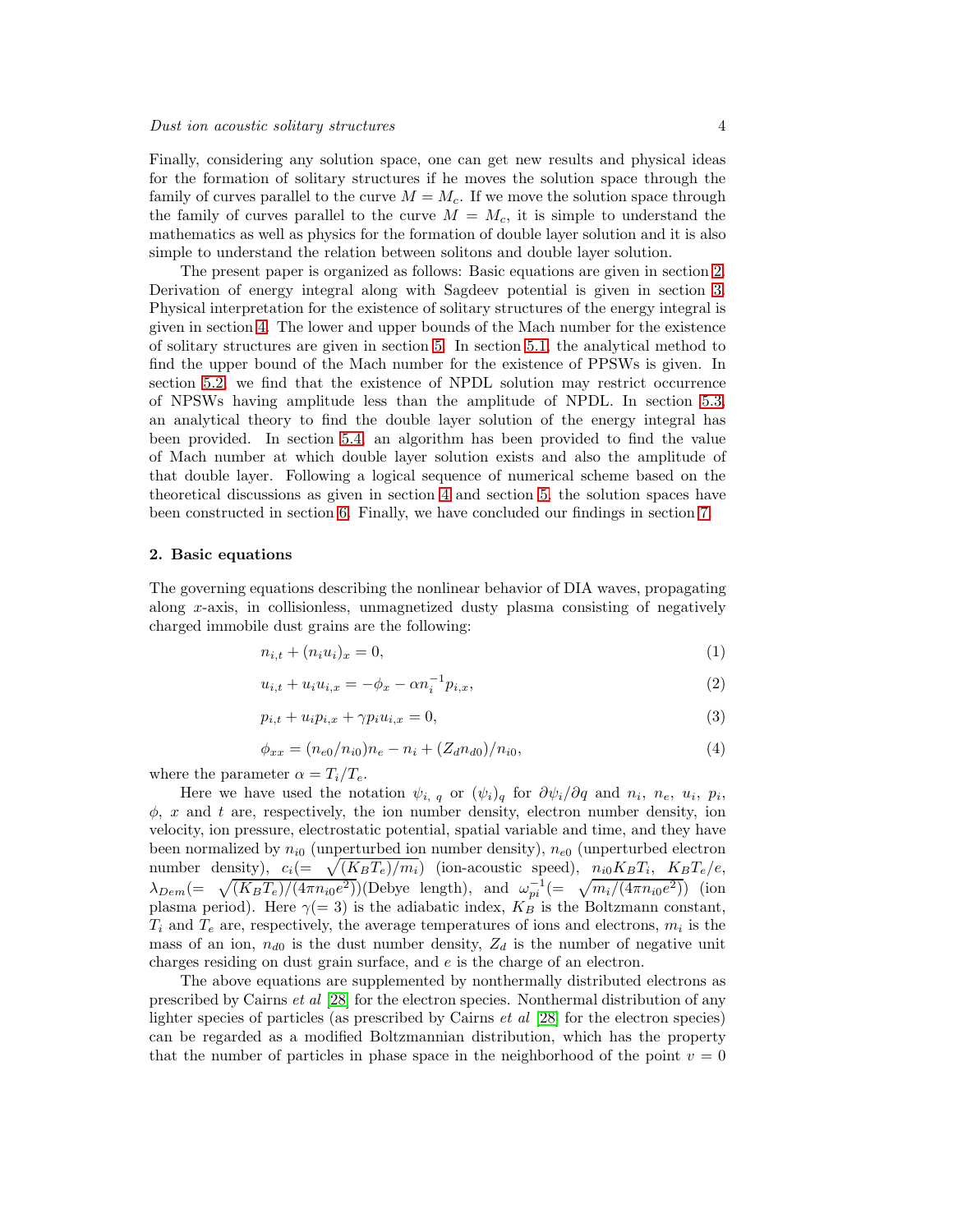is much smaller than the number of particles in phase space in the neighborhood of the point  $v = 0$  for the case of Boltzmann distribution, where v is the velocity of the particle in phase space. Under the above mentioned normalization of the dependent and independent variables, the normalized number density of nonthermal electrons can be written as

$$
n_e = (1 - \beta_1 \phi + \beta_1 \phi^2) e^{\phi}, \tag{5}
$$

where

<span id="page-4-1"></span>
$$
\beta_1 = \frac{4\alpha_1}{1 + 3\alpha_1},\tag{6}
$$

with  $\alpha_1 \geq 0$ . Here  $\beta_1(\alpha_1)$  is the parameter associated with nonthermal distribution of electrons and this parameter determines the proportion of fast energetic electrons. From [\(6\)](#page-4-1) and the inequality  $\alpha_1 \geq 0$ , it can be easily checked that the nonthermal parameter  $\beta_1$  is restricted by the following inequality:  $0 \leq \beta_1 < 4/3$ . However we cannot take the whole region of  $\beta_1$  ( $0 \leq \beta_1 < 4/3$ ). Plotting the nonthermal velocity distribution of electrons against its velocity  $(v)$  in phase space, it can be easily shown that the number of electrons in phase space in the neighborhood of the point  $v = 0$  decreases with increasing  $\beta_1$  and the number of electrons in phase space in the neighborhood of the point  $v = 0$  is almost zero when  $\beta_1 \rightarrow 4/3$ . Therefore, for increasing  $\beta_1$  distribution function develops wings, which become stronger as  $\beta_1$ increases, and at the same time the center density in phase space drops, the latter as a result of the normalization of the area under the integral. Consequently, we should not take values of  $\beta_1 > 4/7$  since that stage might stretch the credibility of the Cairns model too far [\[29\]](#page-18-28). So, here we consider the effective range of  $\beta_1$  as follows:  $0 \leq \beta_1 \leq \beta_{1T}$ , where  $\beta_{1T} = 4/7 \approx 0.571429$ .

The charge neutrality condition,

<span id="page-4-5"></span>
$$
Z_d n_{d0} + n_{e0} = n_{i0},\t\t(7)
$$

can be written as

<span id="page-4-2"></span>
$$
\frac{Z_d n_{d0}}{n_{i0}} = 1 - \mu,\tag{8}
$$

where  $\mu = n_{e0}/n_{i0}$  and consequently, the Poisson equation [\(4\)](#page-3-1) assumes the following form:

<span id="page-4-3"></span>
$$
\phi_{xx} = \mu n_e - n_i + (1 - \mu). \tag{9}
$$

We note from [\(8\)](#page-4-2) that  $1 - \mu$  must be greater than zero, i.e.,  $0 < \mu < 1$ . When  $\mu \rightarrow 1$ , the effect of negatively charged dust grains on DIA wave is negligible and so, we restrict  $\mu$  by the inequality  $0 < \mu \leq \mu_T$ , where  $\mu_T$  is strictly less than 1.

#### <span id="page-4-0"></span>3. Energy integral and the Sagdeev potential

To study the arbitrary amplitude time independent DIASWs and DIADLs we make all the dependent variables depend only on a single variable  $\xi = x - Mt$ , where the Mach number M is normalized by  $c_i$ . Thus in the steady state, [\(1\)](#page-3-2) - [\(3\)](#page-3-3) and [\(9\)](#page-4-3) can be written as

<span id="page-4-4"></span>
$$
-Mn_{i, \xi} + (n_i u_i)_{\xi} = 0, \qquad (10)
$$

$$
-Mu_{i, \xi} + u_i u_{i, \xi} = -\phi_{\xi} - \alpha n_i^{-1} p_{i, \xi}, \qquad (11)
$$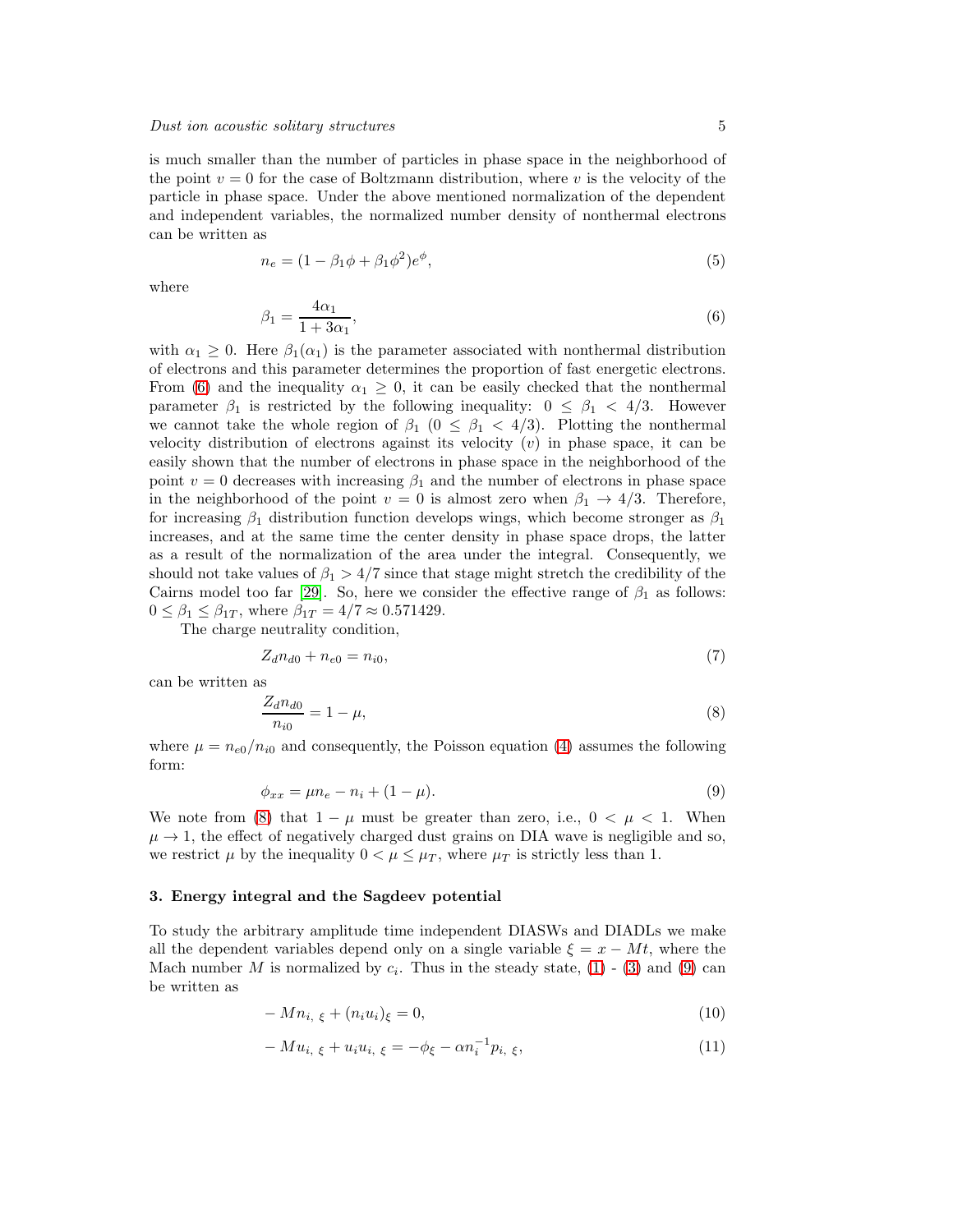Dust ion acoustic solitary structures 6

<span id="page-5-1"></span>
$$
- Mp_{i, \xi} + u_i p_{i, \xi} + 3p_i u_{i, \xi} = 0,
$$
\n(12)

<span id="page-5-3"></span>
$$
\phi_{\xi\xi} = \mu n_e - n_i + (1 - \mu). \tag{13}
$$

Using the boundary conditions,

<span id="page-5-4"></span>
$$
n_i \to 1, p_i \to 1, u_i \to 0,
$$
  
\n
$$
\phi \to 0, \phi_{\xi} \to 0 \text{ as } |\xi| \to \infty,
$$
\n(14)

and solving [\(10\)](#page-4-4) - [\(12\)](#page-5-1), we get a quadratic equation for  $n_i^2$  and following the same argument as given in Das et al. [\[30\]](#page-18-29) to find the expression of dust density with exact bounds, we get the following expression of  $n_i$ .

<span id="page-5-2"></span>
$$
n_i = \frac{\sqrt{2}M}{\sqrt{\Psi_M - \phi} + \sqrt{\Phi_M - \phi}}.\tag{15}
$$

where

$$
\Psi_M = \frac{(M - \sqrt{3\alpha})^2}{2}, \Phi_M = \frac{(M + \sqrt{3\alpha})^2}{2}.
$$
\n(16)

From [\(15\)](#page-5-2), we see that this equation gives both theoretically and numerically correct expression of  $n_i$  even when  $\alpha = 0$  if  $\phi \leq \Psi_M$ .

Now integrating [\(13\)](#page-5-3) with respect to  $\phi$  and using the boundary conditions [\(14\)](#page-5-4), we get the following energy integral with  $V(\phi)$  as Sagdeev potential or pseudo-potential.

<span id="page-5-5"></span>
$$
\frac{1}{2}\left(\frac{d\phi}{d\xi}\right)^2 + V(\phi) = 0,\tag{17}
$$

where

<span id="page-5-6"></span>
$$
V(\phi) \equiv V(M, \phi) = V_i - \mu V_e - (1 - \mu)\phi,
$$
\n(18)

$$
V_e = (1 + 3\beta_1 - 3\beta_1\phi + \beta_1\phi^2)e^{\phi} - (1 + 3\beta_1),
$$
\n(19)

<span id="page-5-7"></span>
$$
V_i = M^2 + \alpha - n_i(M^2 + 3\alpha - 2\phi - 2\alpha n_i^2).
$$
 (20)

Here,  $V(M, \phi)$  is same as  $V(\phi)$ , i.e., the Mach number M is omitted from the notation  $V(M, \phi)$  when no particular emphasis is put upon it.

#### <span id="page-5-0"></span>4. Physical interpretation of the energy integral

The energy integral [\(17\)](#page-5-5) can be regarded as the one-dimensional motion of a particle of unit mass whose position is  $\phi$  at time  $\xi$  with velocity  $d\phi/d\xi$  in a potential well  $V(\phi)$ . The first term in the energy integral [\(17\)](#page-5-5) can be regarded as the kinetic energy of a particle of unit mass at position  $\phi$  and time  $\xi$  whereas  $V(\phi)$  is the potential energy at that instant. Since kinetic energy is always a non-negative quantity,  $V(\phi) \leq 0$  for the entire motion, i.e., zero is the maximum value for  $V(\phi)$ . Again from [\(17\)](#page-5-5), we find  $d^2\phi/d\xi^2 + V'(\phi) = 0$ , i.e. the force acting on the particle of unit mass at the position  $\phi$  is  $-V'(\phi)$ , where "'" indicates a derivative with respect to  $\phi$ . Now, it can be easily checked that  $V(0) = V'(0) = 0$ , and consequently, the particle is in equilibrium at  $\phi = 0$  because the velocity as well as the force acting on the particle at  $\phi = 0$  are simultaneously zero. Now if  $\phi = 0$  can be made an unstable position of equilibrium, the energy integral can be interpreted as the motion of an oscillatory particle if  $V(\phi_m) = 0$ for some  $\phi_m \neq 0$ , i.e., if the particle is slightly displaced from its unstable position of equilibrium then it moves away from its unstable position of equilibrium and it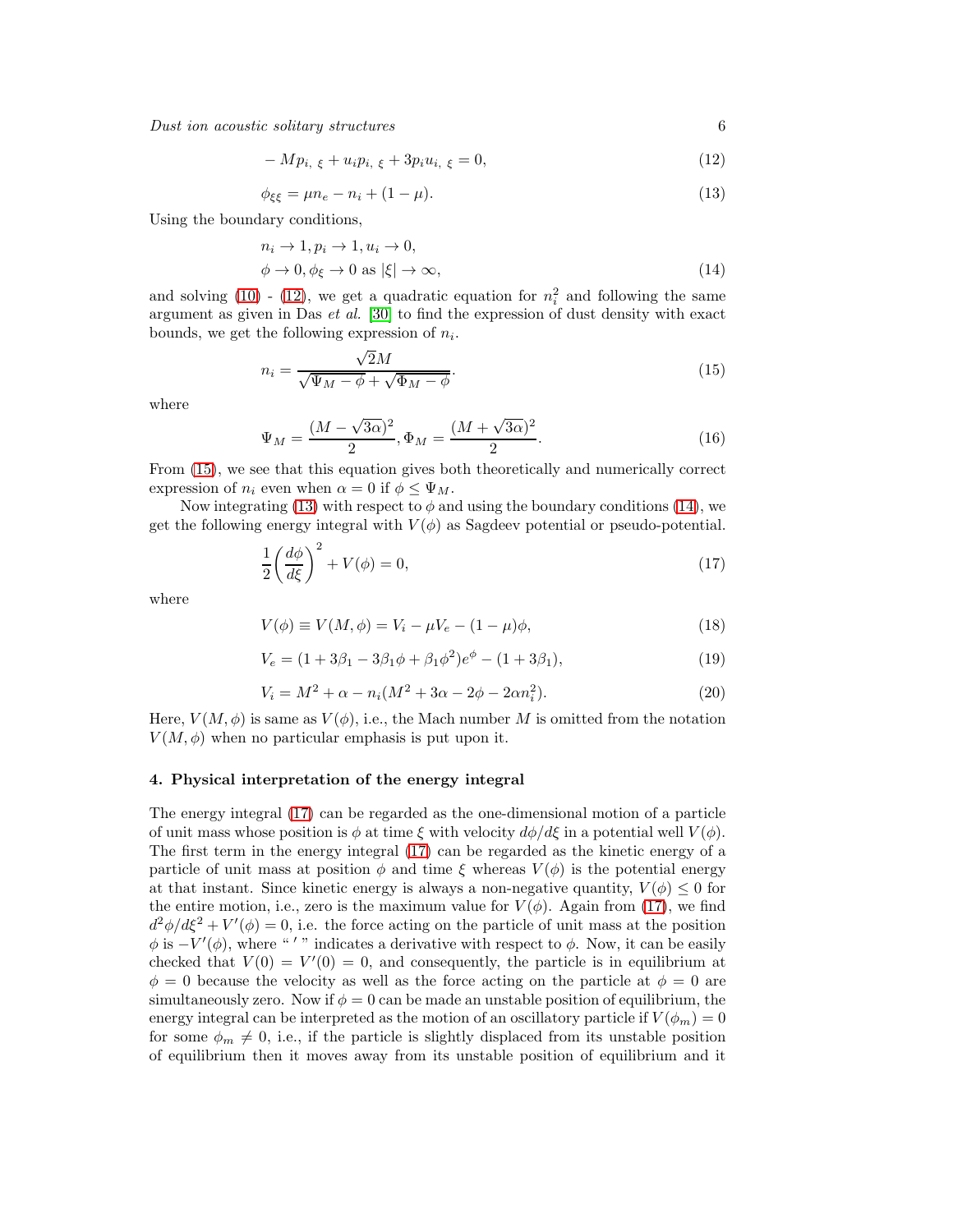continues its motion until its velocity is equal to zero, i.e., until  $\phi$  takes the value  $\phi_m$ . Now the force acting on the particle of unit mass at position  $\phi = \phi_m$  is  $-V'(\phi_m)$ . For  $\phi_m < 0$ , the force acting on the particle at the point  $\phi = \phi_m$  is directed towards the point  $\phi = 0$  if  $-V'(\phi_m) > 0$ , i.e., if  $V'(\phi_m) < 0$ . On the other hand, for  $\phi_m > 0$ , the force acting on the particle at the point  $\phi = \phi_m$  is directed towards the point  $\phi = 0$  if  $-V'(\phi_m) < 0$ , i.e., if  $V'(\phi_m) > 0$ . Therefore, if  $V'(\phi_m) > 0$  (for the positive potential side) or if  $V'(\phi_m) < 0$  (for the negative potential side) then the particle reflects back again to  $\phi = 0$ . Again, if  $V(\phi_m) = V'(\phi_m) = 0$  then the velocity  $d\phi/d\xi$ as well as the force  $d^2\phi/d\xi^2$  both are equal to zero at  $\phi = \phi_m$ . Consequently, if the particle is slightly displaced from its unstable position of equilibrium ( $\phi = 0$ ) it moves away from  $\phi = 0$  and it continues its motion until the velocity is equal to zero, i.e., until  $\phi$  takes the value  $\phi = \phi_m$ . However it cannot be reflected back again at  $\phi = 0$  as the velocity and the force acting on the particle at  $\phi = \phi_m$  vanish simultaneously. Actually, if  $V'(\phi_m) > 0$  (for  $\phi_m > 0$ ) or if  $V'(\phi_m) < 0$  (for  $\phi_m < 0$ ) the particle takes an infinite long time to move away from the unstable position of equilibrium. After that it continues its motion until  $\phi$  takes the value  $\phi_m$  and again it takes an infinite long time to come back its unstable position of equilibrium. Therefore, for the existence of a positive (negative) potential solitary wave solution of the energy integral [\(17\)](#page-5-5), we must have the following: (a)  $\phi = 0$  is the position of unstable equilibrium of the particle, (b)  $V(\phi_m) = 0, V'(\phi_m) > 0$   $(V'(\phi_m) < 0)$ for some  $\phi_m > 0$  ( $\phi_m < 0$ ), which is nothing but the condition for oscillation of the particle within the interval  $\min\{0, \phi_m\} < \phi < \max\{0, \phi_m\}$  and (c)  $V(\phi) < 0$  for all  $0 < \phi < \phi_m$  ( $\phi_m < \phi < 0$ ), which is the condition to define the energy integral [\(17\)](#page-5-5) within the interval  $\min\{0, \phi_m\} < \phi < \max\{0, \phi_m\}$ . For the existence of a positive (negative) potential DL solution of the energy integral [\(17\)](#page-5-5), the conditions (a) and (c) remain unchanged but here (b) has been modified in such a way that the particle cannot be reflected again at  $\phi = 0$ , i.e., the condition (b) assumes the following form:  $V(\phi_m) = V'(\phi_m) = 0, V''(\phi_m) < 0$  for some  $\phi_m > 0$   $(\phi_m < 0)$ .

# <span id="page-6-0"></span>5. Lower and Upper bounds of Mach number for the existence of solitary waves and double layers

For the existence of solitary structures, we must have  $V(0) = V'(0) = 0$  and  $V''(0) < 0$ . Now it can be easily verified that the first two conditions, i.e.,  $V(0) = 0$  and  $V'(0) = 0$ are trivially satisfied whereas, the condition  $V''(0) < 0$  gives  $M > M_c$ , where  $M_c$  is given by the following equation.

$$
M_c^2 = 3\alpha + \frac{1}{\mu(1 - \beta_1)}.\tag{21}
$$

Now, for  $M_c$  to be real and positive, we must have  $\mu > 0$  and  $0 \le \beta_1 < 1$ . As the effective range of  $\beta_1$  is  $0 \leq \beta_1 \leq \beta_{1T}$ , where  $\beta_{1T} = 4/7 \approx 0.571429$ ,  $M_c$  is well-defined as a real positive quantity for all  $0 < \mu \leq \mu_T$  and  $0 \leq \beta_1 \leq \beta_{1T}$ .

### <span id="page-6-1"></span>5.1. Upper bounds of the Mach number for the existence of PPSWs

Consider the existence of a PPSW for some value of  $M > M_c$ . Therefore, there exists a  $\phi_m > 0$  such that

<span id="page-6-2"></span>
$$
V(\phi) < 0 \quad \text{for all} \quad 0 < \phi < \phi_m, V(\phi_m) = 0 \quad , \quad V'(\phi_m) > 0. \quad \}
$$
 (22)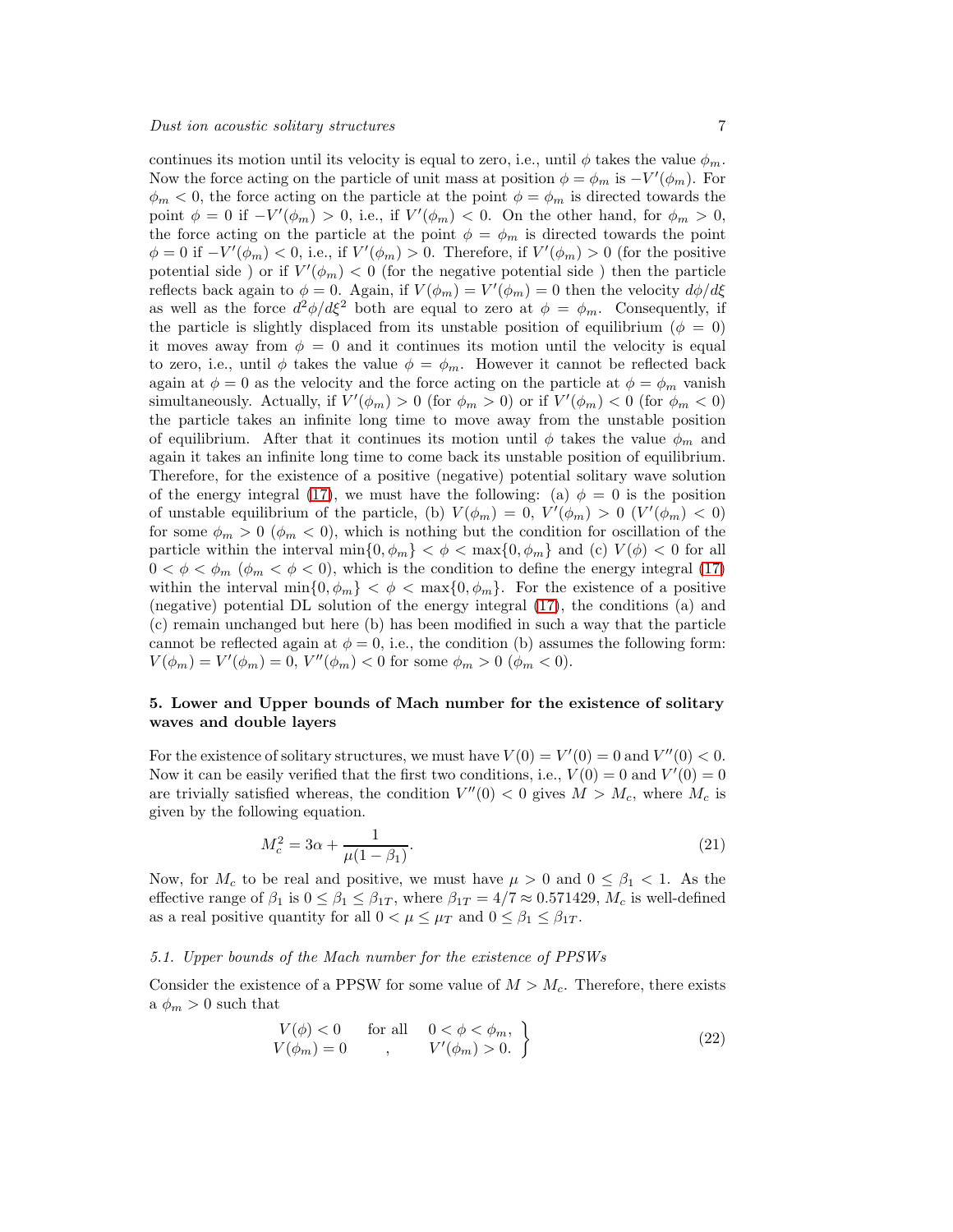Now as  $V(\phi)$  is real for  $\phi \leq \Psi_M$  we must have  $\phi_m \leq \Psi_M$ , otherwise  $V(\phi_m)$  is not a real quantity. Therefore,

$$
V(\phi) < 0 \quad \text{for all} \quad 0 < \phi < (\phi_m \leq) \Psi_M,\tag{23}
$$

defines a large amplitude PPSW, which is in conformity with [\(22\)](#page-6-2), if  $V(\Psi_M) = 0$  and  $V'(\Psi_M) > 0.$ 

Again let  $M_{max}$  be the maximum value of M up to which solitary wave solution can exist. As  $\Psi_M$  increases with M then  $\Psi_M \leq \Psi_{M_{max}}$ . Therefore,

$$
V(\phi) < 0 \text{ for all } 0 < \phi < (\phi_m \le \Psi_M \le )\Psi_{M_{max}},
$$

defines the largest amplitude PPSW if  $V(\Psi_{M_{max}}) = 0$  and  $V'(\Psi_{M_{max}}) > 0$ . Therefore, for the existence of the PPSWs, the Mach number  $M$  is restricted by the following inequality:  $M_c < M \leq M_{max}$ , where  $M_{max}$  is the largest positive root of the equation  $V(\Psi_M) = 0$  subject to the condition  $V(\Psi_M) \geq 0$  for all  $M \leq M_{max}$ . Now if at  $M = M_d$  ( $M_c < M_d < M_{max}$ ), one can get a PPDL solution of the energy integral  $(17)$  then for the existence of the PPSWs, the Mach number M is restricted by the inequality:  $M_c < M < M_d$  and also  $M_d < M \leq M_{max}$ . On the other hand if  $M_d = M_{max}$ , then for the existence of PPSWs, the Mach number M is restricted by the inequality:  $M_c < M < M_d$ .

#### <span id="page-7-0"></span>5.2. Upper bounds of the Mach number for the existence of NPSWs

We have seen earlier that  $V(\phi)$  is real if  $\phi \leq \Psi_M$ , where  $\Psi_M$  is strictly positive. For NPSWs or NPDLs, we have

$$
V(\phi) < 0 \quad \text{for all} \quad \phi_m < \phi < 0,\tag{24}
$$

along with the other conditions stated in section [4](#page-5-0) for the existence of NPSWs or NPDLs. As  $\Psi_M$  is strictly positive and for NPSWs or NPDLs,  $\phi < 0$ , the condition  $\phi < \Psi_M$  is automatically satisfied and consequently, for these two cases  $V(\phi)$  is well defined for all  $\phi < 0$  without imposing extra condition. Since there is no such restriction on  $\phi$ , we cannot use the same definition as in the case of PPSWs to find the upper bound of Mach numbers for the existence of NPSWs. For the case of NPSWs, to find an upper limit or upper bound of  $M$ , up to which NPSW can exist, we shall first of all find a value  $M_D$  of M for which energy integral [\(17\)](#page-5-5) gives a NPDL solution at  $M = M_D$  with amplitude  $\phi = \phi_D$ . Now if at  $M = M_D$ ,  $\phi = \phi_D$  is the only root (double root) of the equation  $V(\phi) \equiv V(M, \phi) = 0$ , i.e.,  $V(M_D, \phi_D) = 0$ and  $V'(M_D, \phi_D) = 0$ , then the NPDL solution is the ultimate solution of the energy integral [\(17\)](#page-5-5) and in this case, no NPSW solution can be obtained if  $M > M_D$ , i.e., for the occurrence of NPSWs, the Mach number  $M$  is restricted by the inequality  $M_c < M < M_D$ .

On the other hand if there exists an inaccessible simple root  $\phi_{D1}$  of  $\phi$  such that  $\phi_{D1} < \phi_D$ , i.e.,  $V(M_D, \phi_{D_1}) = 0$  along with  $V(M_D, \phi_D) = 0$ ,  $V'(M_D, \phi_D) = 0$  and  $\phi_{D1} < \phi_D$ , then there exists a NPSW solution of the energy integral [\(17\)](#page-5-5) for at least one value of  $M > M_D$ . Hence in the later case double layer solution is unable to restrict the occurrence of NPSWs for  $M > M_D$ . From this consideration, it is also clear that the occurrence of NPSWs is restricted by  $M_c < M < M_D$ , provided that there exists one and only one double root of the equation  $V(M_D, \phi) = 0$  for the unknown  $\phi \neq 0$ , otherwise NPSWs can exist for all  $M > M_D$ .

Therefore, the double layer solution of the energy integral [\(17\)](#page-5-5) plays an important role to determine the upper bound of the Mach number for existence of either PPSWs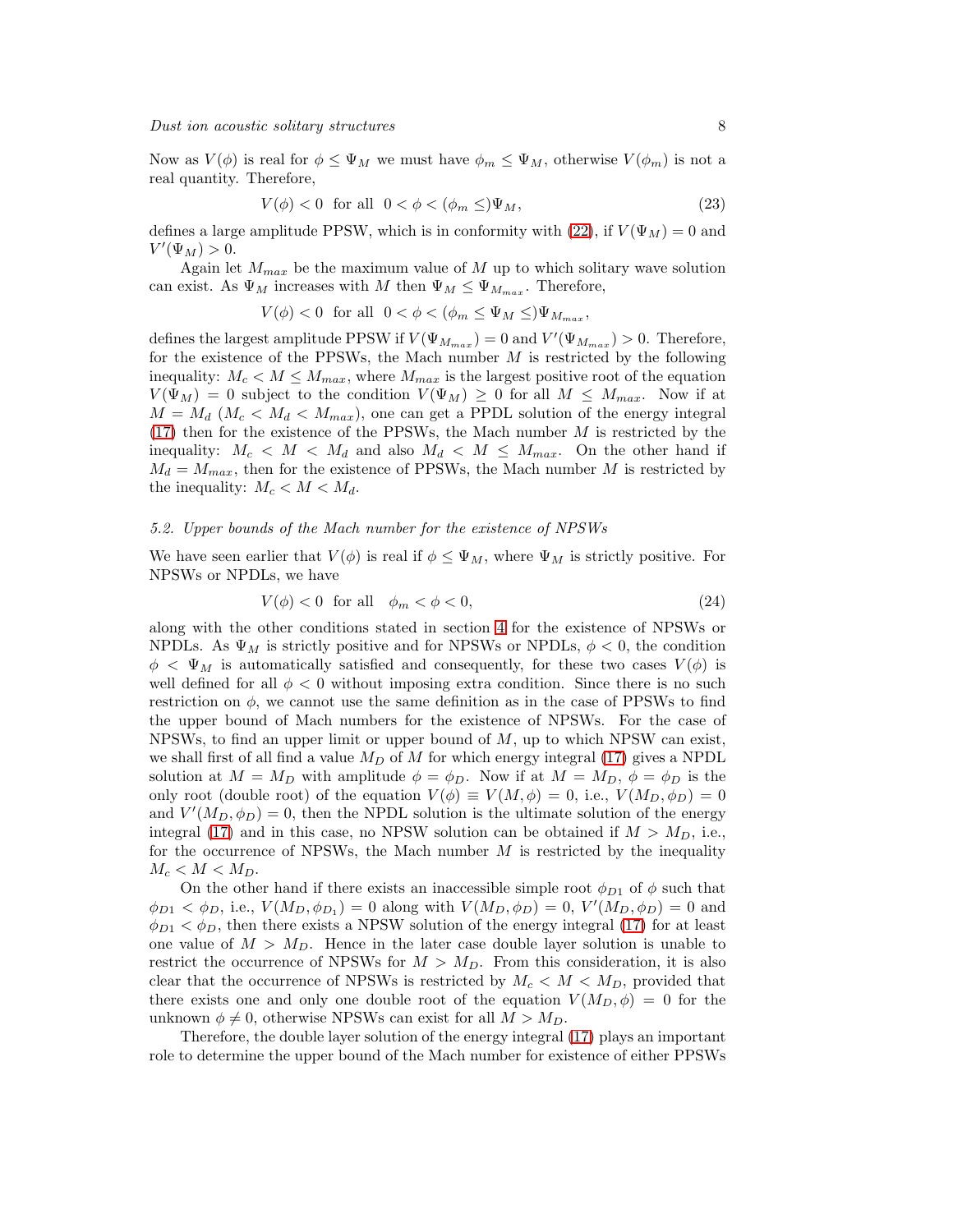or NPSWs. For the present problem, PPSW exists if  $M_c < M \leq M_{max}$  but from the discussion of section [5.1](#page-6-1) it is not clear whether the energy integral [\(17\)](#page-5-5) provides a PPDL solution for some  $M = M_d$  such that  $M_c < M_d \leq M_{max}$ . Similarly, from the discussion of [5.2](#page-7-0) it is not clear whether the energy integral [\(17\)](#page-5-5) provides a NPDL solution for some  $M = M_D$ . So, in the next subsection, we shall analytically investigate the existence of double layer solution of the energy integral [\(17\)](#page-5-5).

## <span id="page-8-0"></span>5.3. Analytical study of the Double layer solution of the Energy Integral

From the condition (b) as given in section [4](#page-5-0) for the existence of double layer solution of the energy integral [\(17\)](#page-5-5), we must have a non-zero  $\phi$  ( $\phi \neq 0$ ) such that following conditions are simultaneously satisfied:

<span id="page-8-1"></span>
$$
V(\phi) = 0, V'(\phi) = 0, V''(\phi) < 0. \tag{25}
$$

Using [\(18\)](#page-5-6) - [\(20\)](#page-5-7), the first equation, the second equation and the third inequality of [\(25\)](#page-8-1) can be written, respectively, as

<span id="page-8-2"></span>
$$
V(\phi) \equiv (1 - n_i)M^2 + \alpha - n_i(3\alpha - 2\phi - 2\alpha n_i^2) - S = 0,
$$
\n(26)

<span id="page-8-3"></span>
$$
V'(\phi) \equiv n_i - \frac{dS}{d\phi} = 0,\tag{27}
$$

<span id="page-8-6"></span>
$$
V''(\phi) \equiv \frac{d}{d\phi} \left( n_i - \frac{dS}{d\phi} \right) < 0,\tag{28}
$$

where

$$
S = \mu V_e + (1 - \mu)\phi. \tag{29}
$$

Eliminating  $n_i$  from [\(26\)](#page-8-2) and [\(27\)](#page-8-3), we get

<span id="page-8-4"></span>
$$
\mu(1 - n_e)M^2 = S + \frac{dS}{d\phi} \left[ 3\alpha - 2\phi - 2\alpha \left( \frac{dS}{d\phi} \right)^2 \right]
$$
  
- $\alpha$ . (30)

It can be easily checked that  $\phi = 0$  if and only if  $n_e = 1$ , and consequently, for non-zero  $\phi$ , [\(30\)](#page-8-4) can be written as

<span id="page-8-5"></span>
$$
M^2 = h(\phi),\tag{31}
$$

where

<span id="page-8-8"></span>
$$
h(\phi) = \frac{S + \frac{dS}{d\phi} \left[3\alpha - 2\phi - 2\alpha \left(\frac{dS}{d\phi}\right)^2\right] - \alpha}{\mu(1 - n_e)}.
$$
\n(32)

Using [\(31\)](#page-8-5), from [\(27\)](#page-8-3) and [\(28\)](#page-8-6), we, respectively, get

<span id="page-8-7"></span>
$$
\eta(\phi) \equiv \frac{\sqrt{2h(\phi)}}{\sqrt{g_{+}(\phi) - \phi} + \sqrt{g_{-}(\phi) - \phi}} - \frac{dS}{d\phi} = 0,
$$
\n(33)

$$
\frac{d\eta}{d\phi} < 0,\tag{34}
$$

where

$$
g_{\pm}(\phi) = \frac{1}{2}(\sqrt{h(\phi)} \pm \sqrt{3\alpha})^2. \tag{35}
$$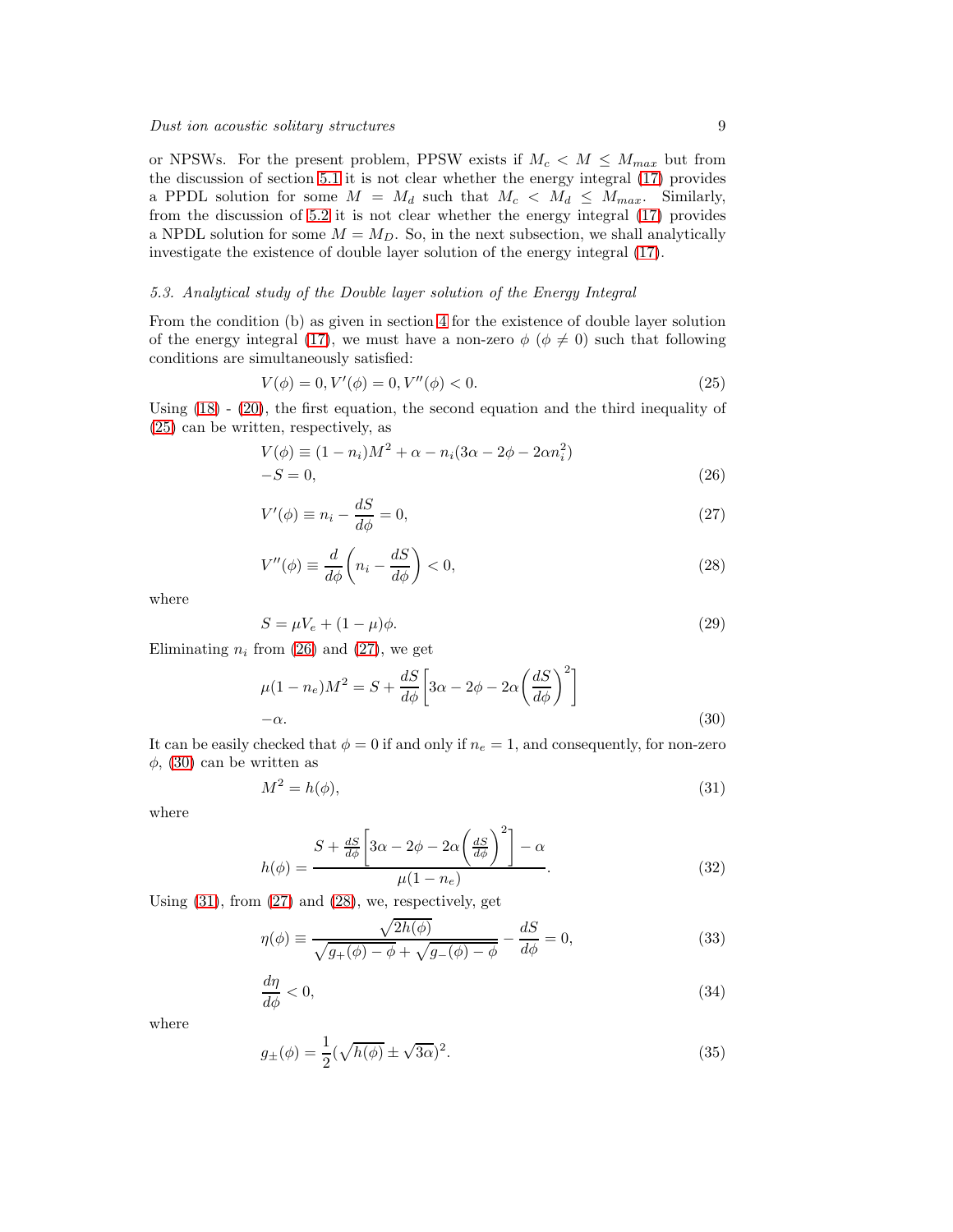Now suppose  $\phi = \phi_{dl} \neq 0$  solves [\(33\)](#page-8-7), then the double layer solution of the energy integral [\(17\)](#page-5-5) exists at  $M = M_{dl} = \sqrt{h(\phi_{dl})}$  having amplitude  $|\phi_{dl}|$  if the following conditions are satisfied:

<span id="page-9-3"></span>
$$
h(\phi_{dl}) - M_c^2 > 0,\t\t(36)
$$

<span id="page-9-1"></span>
$$
g_{-}(\phi_{dl}) - \phi_{dl} \ge 0,\tag{37}
$$

<span id="page-9-2"></span>
$$
\left. \frac{d\eta}{d\phi} \right|_{\phi = \phi_{dl}} < 0. \tag{38}
$$

To derive the condition [\(37\)](#page-9-1), we have used the following restriction on  $\phi : \phi \leq \Psi_M =$  $\frac{1}{2}(M-\sqrt{3\alpha})^2$ . Again the condition [\(38\)](#page-9-2) states that the function  $\eta(\phi)$  decreases in a neighbourhood of  $\phi_{dl}$  and  $\eta(\phi_{dl}) = 0$ . Therefore if  $\phi_{dl} > 0$ ,  $\eta(\phi)$  changes sign from positive to negative when it crosses the point  $\phi_{dl}$  from left to right. However, for  $\phi_{dl} < 0$ ,  $\eta(\phi)$  changes sign from positive to negative when it crosses the point  $\phi_{dl}$  from right to left. In any case,  $\eta(\phi)$  vanishes at  $\phi = \phi_{dl}$ .

# <span id="page-9-0"></span>5.4. Algorithm to find negative (positive) potential double layer solution

From this theoretical discussion, it is simple to make a numerical scheme to test whether the energy integral provides a double layer solution. The simple algorithm for the existence of double layer solution can be written as follows.

**Step - 1:** Find  $h(\phi)$  defined by [\(32\)](#page-8-8) for  $\phi < 0$  ( $\phi > 0$ ). If  $h(\phi)$  is negative for all  $\phi < 0 \ (\phi > 0)$  then the system does not support negative (positive) potential double layer. Else follow the next step.

**Step - 2:** If  $\sqrt{g_{+}(\phi) - \phi} + \sqrt{g_{-}(\phi) - \phi}$  be real for  $\phi < 0$  ( $\phi > 0$ ) then go to next step. Otherwise, the system does not support negative (positive) potential double layer.

Step - 3: Set up a numerical scheme to find all possible real negative (positive) roots of  $\phi$  of [\(33\)](#page-8-7) for all admissible values of the parameters. To find these roots of  $\phi$  at some fixed values of the parameters, let  $\phi$  free and take all those  $\phi$ 's where the function  $\eta(\phi)$  changes its sign from positive to negative when it crosses the point  $\phi$  from right to left (left to right) and denote the set of all these  $\phi$ 's as  $\mathcal{D}_{-}(\mathcal{D}_{+})$ . Obviously, there may exist other roots of  $\phi$  of [\(33\)](#page-8-7) for unknown  $\phi$  such that  $\eta(\phi)$  changes its sign from negative to positive, however, the theoretical discussions suggest that these roots are beyond the scope of the present numerical scheme.

**Step - 4:** Using [\(31\)](#page-8-5) find the Mach numbers M at each  $\phi$  of  $\mathcal{D}_-(\mathcal{D}_+)$ .

**Step - 5:** Find the largest (smallest) value  $\phi_D$  ( $\phi_d$ ) of  $\phi$  from  $\mathcal{D}_-(\mathcal{D}_+)$  such that conditions [\(36\)](#page-9-3) - [\(37\)](#page-9-1) hold good. Then, obviously  $\phi_D$  ( $\phi_d$ ) is the amplitude of NPDL (PPDL) solution. Next use [\(31\)](#page-8-5) to obtain the Mach number  $M_D$  ( $M_d$ ) corresponding to NPDL (PPDL) solution having amplitude  $|\phi_D|$  ( $\phi_d$ ).

With the help of this algorithm, we want to investigate numerically the following facts for the present system:

(i) Whether the present system supports PPDL and/or NPDL solutions. (ii) Whether the double layer solution, if exists, can restrict the occurrence of all solitons of same polarity, i.e., whether the double layer solution is the ultimate solution of all solitons of same polarity of the present system. In this connection, it is important to remember that for any double layer solution, there must exists at least one sequence of solitons of same polarity converging to the double layer solution, i.e., the amplitude of any double layer solution acts as an exact upper bound of the amplitudes of at least one sequence of solitary waves of same polarity.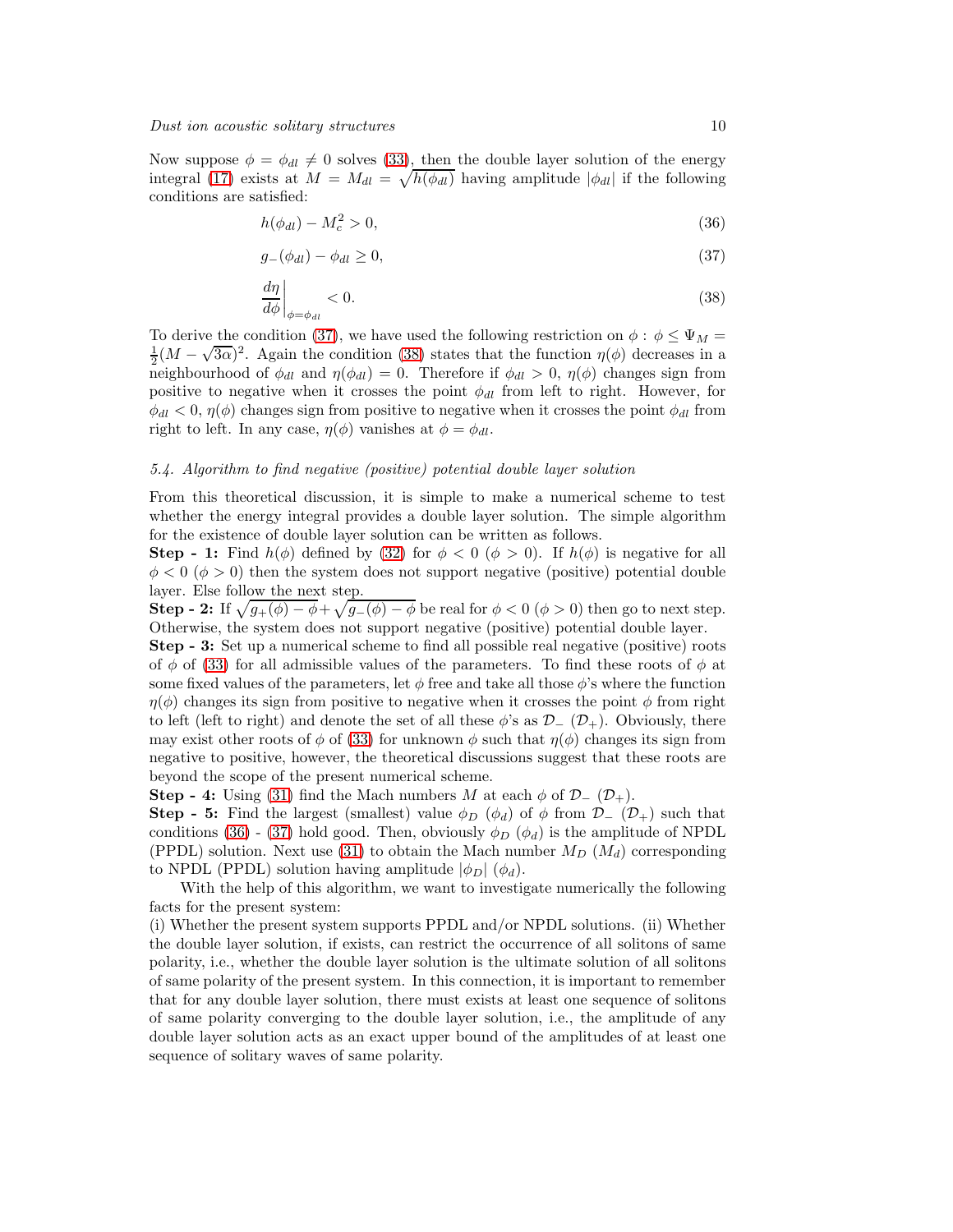<span id="page-10-0"></span>Table 1. The values of  $\phi_D$  and the corresponding values  $M_D$  calculated from [\(31\)](#page-8-5) have been tabulated for different values of  $\alpha$ ,  $\mu$  and  $\beta_1$ , which have been used in figure [2.](#page-19-0)

|         | $\alpha$ | $\mu$ | $\beta_1$ | $M_{D}$    | $\phi_D$     |
|---------|----------|-------|-----------|------------|--------------|
| $V_1$ : | 0.9      | 0.2   | 0.6       | 5.10476181 | -1.9397924   |
| $V_2$ : | 0.9      | 0.5   | 0.4       | 2.49995351 | -1.5418283   |
| $V_3$ : | 0.9      | 0.5   | 0.6       | 3.25924103 | $-1.5492367$ |

To investigate the existence of PPDL,  $\eta(\phi)$  is plotted against  $\phi$  for  $\phi > 0$  in figure [1](#page-19-1) for different values of  $\mu$  and  $\beta_1$ . Figure [1\(](#page-19-1)a) and figure 1(b) show that  $\eta(\phi)$  is either remain positive throughout  $\phi > 0$  or changes sign from negative to positive when it crosses positive  $\phi$  axis from left to right. In figure [1\(](#page-19-1)a),  $\eta(\phi)$  corresponding to  $\beta_1 = 0.4$ changes sign from negative to positive when it crosses positive  $\phi$  axis from left to right. Similar facts have been observed in figure [1\(](#page-19-1)a) for  $\eta(\phi)$  corresponding to  $\beta_1 = 0.6$  and in figure [1\(](#page-19-1)b) for  $\eta(\phi)$  corresponding to  $\beta_1 = 0.6$ . Consequently, there does not exist any PPDL solution. For any admissible values of the parameters involved in the system, it can be easily verified that the system does not support any PPDL solution with the help of plotting  $\eta(\phi)$  against  $\phi$  for  $\phi > 0$ . Since the system does not support any PPDL solution, we can conclude that  $M_{max}$  is the only upper bound of M for the occurrence of PPSWs. Thus PPSWs exist whenever  $M_c < M \leq M_{max}$ .

To investigate the existence of NPDL,  $\eta(\phi)$  is plotted against  $\phi$  for  $\phi < 0$  in figure [2.](#page-19-0) In figure [2\(](#page-19-0)a),  $\eta(\phi)$  corresponding to  $\beta_1 = 0.2$  and  $\beta_1 = 0.4$  remain positive throughout  $\phi < 0$  and thus there does not exist NPDL solution for  $\beta_1 = 0.2$  and also for  $\beta_1 = 0.4$  with  $\alpha = 0.9$ ,  $\mu = 0.2$ . It can be easily checked that there does not exist any NPDL solution for  $0 \le \beta_1 \le 0.4$  with  $\alpha = 0.9$ ,  $\mu = 0.2$  by simply drawing  $\eta(\phi)$  against φ. However  $\eta(\phi)$  corresponding to  $\beta_1 = 0.6$  changes sign from positive to negative when it crosses negative  $\phi$  axis from right to left and fulfill all the conditions of our algorithm for the existence of NPDL solution. A similar interpretation of figure [2\(](#page-19-0)b) shows that NPDLs exist for  $\beta_1 \geq 0.4$  with  $\alpha = 0.9$ ,  $\mu = 0.5$ . Thus for larger values of  $\mu$ , NPDL solution is expected at lower values of  $\beta_1$ . Therefore, for denser electrons in the background plasma, we require less amount of fast energetic electrons to get NPDL. In other words, electron density depletion restrict the occurrence of NPDL.

Still it is not clear whether the existence of NPDL can restrict all NPSWs of the present system, or in other words, whether  $M_D$  is the upper limit of M for the existence of all NPSWs of the present system. From figure [2,](#page-19-0) one can find three set of values of the parameters  $\alpha$ ,  $\mu$  and  $\beta_1$  such that NPDL exist. It is easy to find  $\phi_D$ , at which  $\eta(\phi)$  changes sign from positive to negative when it crosses negative  $\phi$  axis from right to left and using  $(31)$  we can find three values of  $M_D$  corresponding to three different values of  $\phi_D$  for three set of values of the parameters  $\alpha$ ,  $\mu$  and  $\beta_1$  as shown in figure [2.](#page-19-0) For clarity we have tabulate these values in table [1.](#page-10-0) Our algorithm will be verified if we can confirm the occurrence of NPDL solutions at those values of parameters.

In figure [3\(](#page-20-0)a),  $V(\phi)$  is plotted against  $\phi$  for three set of values (denoted as  $V_1, V_2$ and  $V_3$  in table [1\)](#page-10-0) of  $\alpha$ ,  $\mu$ ,  $\beta_1$  and  $M_D$ . Our aim is to show the amplitudes obtained from figure [3\(](#page-20-0)a) are exactly the same as obtained from table [1.](#page-10-0) Each of the curves in figure [3\(](#page-20-0)a) shows the existence of a NPDL solution. Moreover, the amplitudes of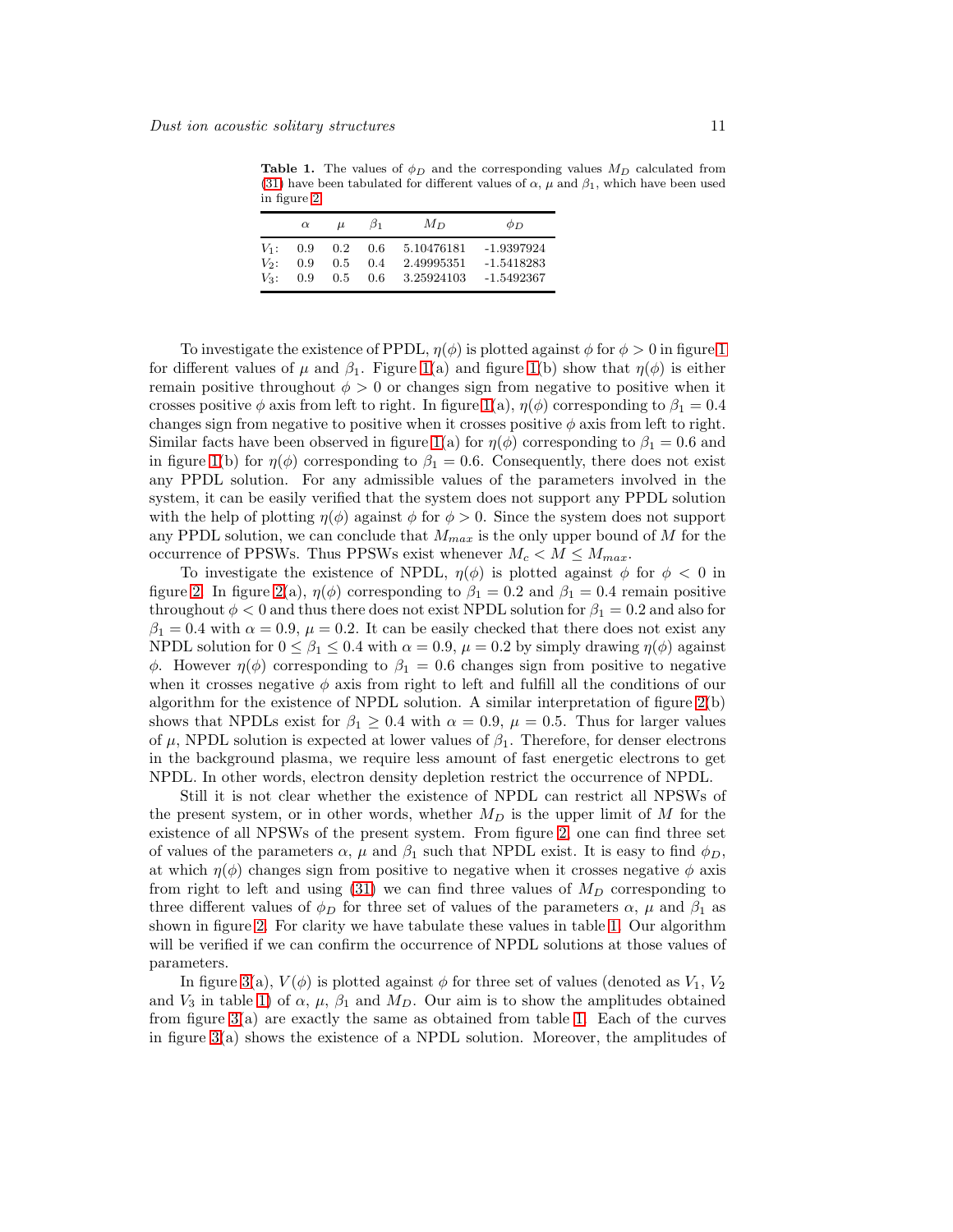these double layers are exactly the same as obtained in table [1.](#page-10-0) Hence our algorithm regarding the double layer solution is correct. From table [1,](#page-10-0) we have some typical observations regarding the amplitude of NPDLs. For fixed  $\alpha$  and  $\mu$  the amplitude of double layer increases with  $\beta_1$ . Again for fixed values of  $\alpha$  and  $\beta_1$ , the amplitude of double layer decreases with increasing  $\mu$ . In other words, NPDL gets stronger with fast energetic electrons. However, for any fixed non-zero value of  $\beta_1$  and for any value of  $\alpha$ , one can get stronger NPDL by adding more electrons on the dust grain surface.

Now we are in a position to investigate whether the NPDL solution can restrict the occurrence of all NPSWs of the present system. For this purpose, we explore figure [3\(](#page-20-0)a) beyond  $\phi_D$  and obtain figure 3(b). In this figure, we have drawn the same set of curves as in figure  $3(a)$  with an exception that we have extended the range of  $\phi$  axis far away from  $\phi = 0$ . We see that after making a double root at  $\phi = \phi_D$ , there exists an  $\phi_{D1} < \phi_D$  such that  $V(M_D, \phi_{D1}) = 0$ . Thus according to our theoretical discussions in section [5.2,](#page-7-0) there exists a  $M > M_D$  such that NPSW exists. Therefore, the NPDL solution cannot restrict the occurrence all NPSWs of the present system and consequently,  $M_D$  cannot act as an upper bound of M for the existence of all NPSWs of the present system. Actually, the present system supports very large amplitude NPSW for all  $M > M_D$ . To justify this fact, in figure [4\(](#page-21-0)a) and figure 4(b),  $V(\phi)$  is plotted against  $\phi$  for three different values of M, viz.,  $M_D$ ,  $M_D$  – 0.005 and  $M_D + 0.005$ . Figure [4\(](#page-21-0)b) shows that at  $M = M_D$ , there exists a NPDL of amplitude  $|\phi_D|$  whereas, for  $M = M_D - 0.005$ , there exists a NPSW of amplitude less than  $|\phi_D|$ . However, figure [4\(](#page-21-0)b) shows that the equation  $V(M_D + 0.005, \phi) = 0$  has no real root of  $\phi$  in the neighborhood of  $\phi = \phi_D$ . From figure [4\(](#page-21-0)a), we see that  $V(M, \phi)$  again vanishes at  $\phi = \phi_1$ ,  $\phi = \phi_2$  and  $\phi = \phi_3$ , respectively, for  $M = M_D - 0.005$ ,  $M = M_D$ , and  $M = M_D + 0.005$ . However, the roots  $\phi = \phi_1$  and  $\phi = \phi_2$  of  $V(M, \phi) = 0$ corresponding to  $M = M_D - 0.005$  and  $M = M_D$  are unable to give any solitary wave solution, whereas the root  $\phi = \phi_3$  of  $V(M_D + 0.005, \phi) = 0$  gives a NPSW of amplitude much greater than that of NPDL at  $M = M_D$  as well as NPSW at  $M = M_D - 0.005$ . Thus there is a finite jump in amplitudes between two NPSWs at  $M = M_D - 0.005$ and at  $M = M_D + 0.005$  separated by the NPDL at  $M = M_D$ . This is not a new result, the same result has also been observed in some recent works [\[31,](#page-18-30) [32\]](#page-18-31) with different plasma environments. Mathematically, it is simple to prove the following property:

Property: If there exists two types of NPSWs (PPSWs) separated by a NPDL (PPDL) then there is a finite jump between the amplitudes of two types of NPSWs only when  $\frac{\partial V}{\partial M} < 0$  for all  $M > 0$  and for all  $\phi < 0$   $(\phi > 0)$ .

For the present problem, it is easy to check that

$$
\frac{\partial V}{\partial M} = -M \left( \sqrt{n_i} - \frac{1}{\sqrt{n_i}} \right)^2 < 0 \tag{39}
$$

for all  $M > 0$  and for all  $\phi \neq 0$ . Thus all the conditions of the property are satisfied but in the positive potential side, there does not exist any jump in amplitudes between two solitary waves. More specifically, we have not found any PPDL solution which separates two types of PPSWs.

In figure [4\(](#page-21-0)c), profiles of NPDL has been shown at  $M = M_D$ . In figure 4(d), profiles of NPSWs have been shown at  $M = M_D - 0.005$  and at  $M = M_D + 0.005$ , respectively. The profile in figure  $4(c)$  corresponding to  $M = M_D$  is an usual double layer profile. However the solitary wave profile in figure [4\(](#page-21-0)d) corresponding to  $M = M_D + 0.005$  is an unusual one; its like a dais-type solitary wave profile. The jump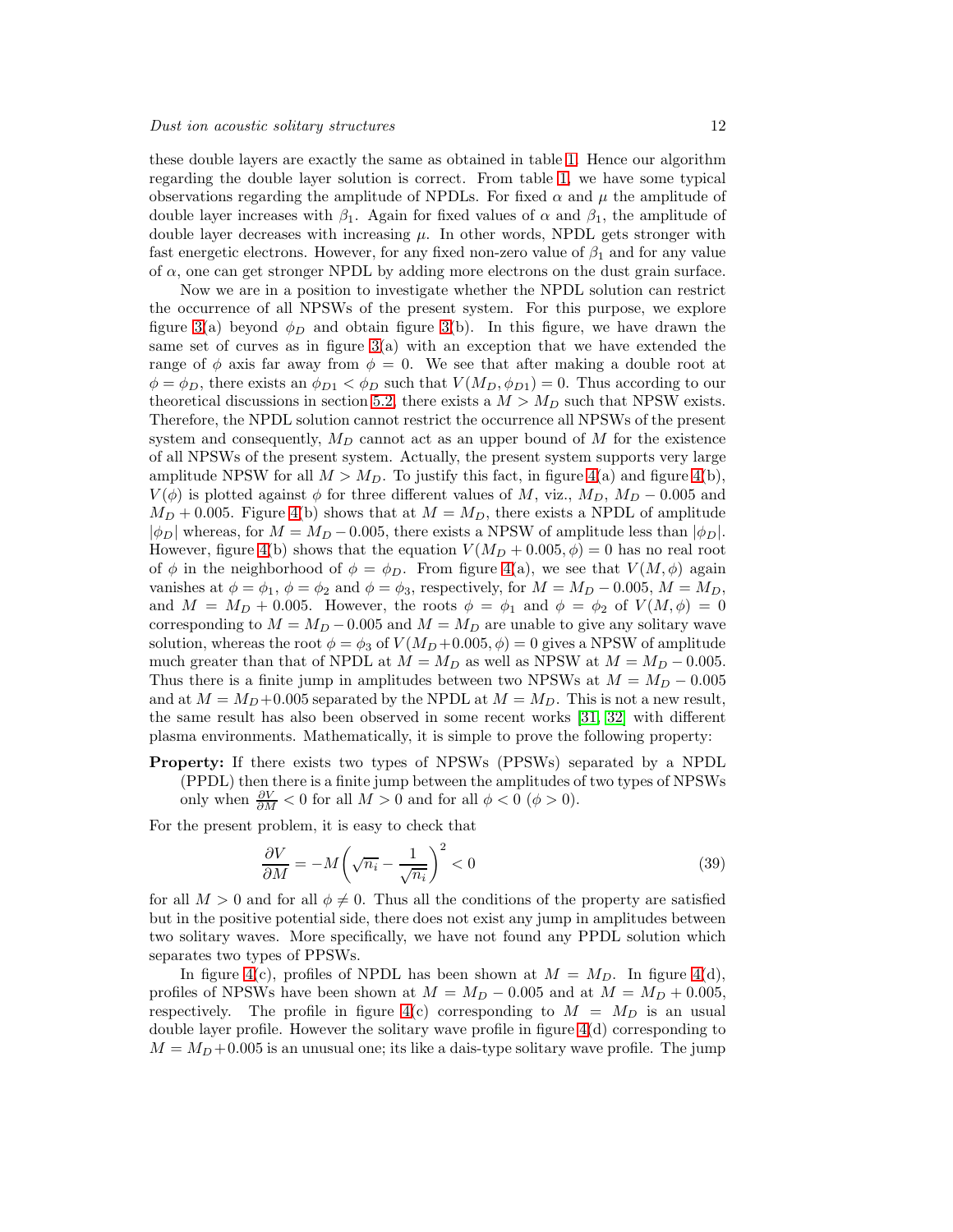between the amplitudes of two NPSWs separated by the NPDL is much prominent here.

In the above discussions, we have demonstrated the possible existence of solitary structures for some particular values of the parameters of the problem without making any delimitation of the compositional parameter space for the existence of such nonlinear structures and consequently, we are unable to produce complete scenario of the present problem. So, it is desirable to construct the entire solution space or compositional parameter space showing the nature of different solitary structures present in the system. In the next section, we have considered different solution spaces of the energy integral [\(17\)](#page-5-5) with respect to  $\beta_1$ .

# <span id="page-12-0"></span>6. Different solution spaces of the Energy integral

Figure [6](#page-22-0) - figure [9](#page-25-0) are the different compositional parameter spaces with respect to  $\beta_1$  showing nature of solitary structures and all these figures are aimed to show the solution spaces of the energy integral [\(17\)](#page-5-5) with respect to  $\beta_1$ . To interpret figure [6](#page-22-0) - figure [9,](#page-25-0) we have made a general description as follows: solitary structures start to exist just above the lower curve  $M = M_c$ . For any admissible range of the parameters there always exists at least one  $M > M_c$  such that NPSW exists thereat.  $M_{max}$ is the upper bound of  $M$  for the existence of PPSWs, i.e., there does not exist any PPSW if  $M > M_{max}$ . More explicitly, if we pick a  $\beta_1$  and goes vertically upwards, then all intermediate M bounded by  $M = M_c$  and  $M = M_{max}$  would give PPSWs. The curve  $M = M_{max}$  also restrict the coexistence of both NPSWs and PPSWs, however the curve  $M = M_{max}$  is unable to restrict the occurrence of all NPSWs of the present system, i.e., there exists NPSW for all  $M > M_{max}$ . At any point on the curve  $M = M_D$  there exists a NPDL solution. But this NPDL solution is unable to restrict the occurrence of all NPSWs of the present system. As a result, we get two different types of NPSWs separated by the NPDL solution, in which occurrence of first type of NPSW is restricted by  $M_c < M < M_D$  whereas the second type NPSW exists for all  $M > M_D$ . We have also observed a finite jump between the amplitudes of NPSWs at  $M = M_D - \epsilon_1$  and at  $M = M_D + \epsilon_2$ , where  $0 < \epsilon_1 < M_D - M_c$  and  $\epsilon_2 > 0$ , i.e., there is a finite jump in amplitudes of the NPSWs above and below the curve  $M = M_D$ . Now we want to define the cut off values of  $\mu$  and  $\beta_1$ , which are responsible to delimit the solution space.

- $\beta_{1c}$ :  $\beta_{1c}$  is a cut-off value of  $\beta_1$  such that NPDL starts to exist whenever  $\beta_1 \geq \beta_{1c}$  for any value of  $\mu$  lies within the interval  $0 < \mu \leq \mu_T$ , i.e.,  $\beta_1 = \beta_{1c}$  is the lower bound of  $\beta_1$  for the existence of NPDL solution. Thus,  $\beta_{1c}$  is the minimum proportion of fast energetic electrons such that maximum potential difference occurs in the system and the value of  $\beta_{1c}$  depends on the number of electrons residing on dust grain surface.
- $\mu_p$ :  $\mu_p$  is a cut of value of  $\mu$  such that  $M_{max}$  does not exist for any admissible value of  $\beta_1$  if  $\mu$  lies within the interval  $0 < \mu < \mu_p$ , i.e., if  $\mu \geq \mu_p$ , there exists a value  $\beta_1^*$  of  $\beta_1$  such that  $M_{max}$  exists at  $\beta_1 = \beta_1^*$ , moreover, if  $\beta_1^* > 0$ , then  $M_{max}$  exists for all  $\beta_1$  lies within the interval  $0 \leq \beta_1 < \beta_1^*$ .
- $\beta_{1a}$ :  $\beta_{1a}$  is a cut-off value of  $\beta_1$  such that  $M_{max}$  exists for all  $0 \leq \beta_1 \leq \beta_{1a}$  whenever  $\mu \geq \mu_p$ . Consequently,  $\beta_1 = \beta_{1a}$  is the upper bound of  $\beta_1$  for the existence of PPSW.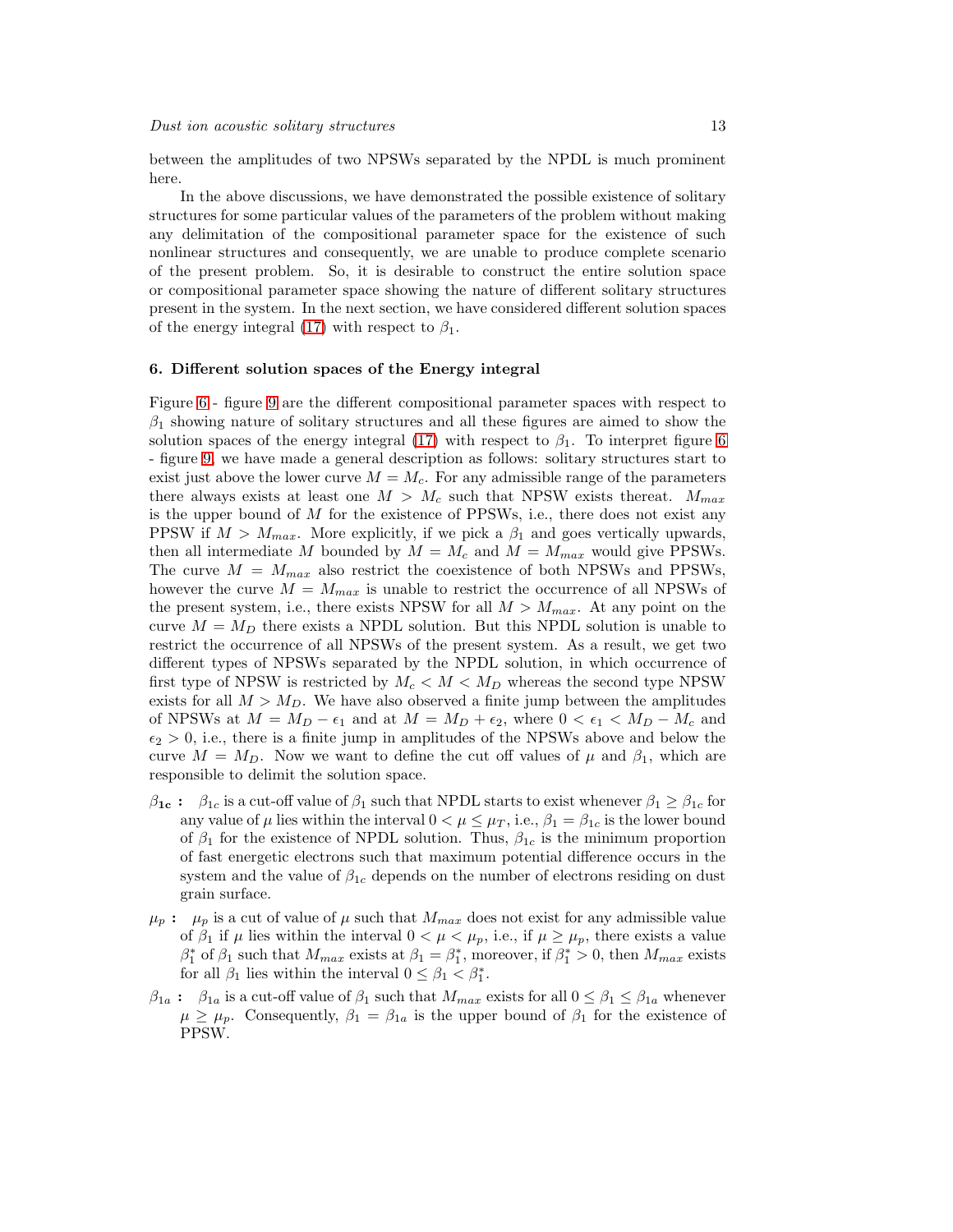Now, if  $\beta_{1c} > \beta_{1a}$ , then there exists an interval  $\beta_{1a} < \beta_1 < \beta_{1c}$  in which neither  $M_D$  nor  $M_{max}$  exist and consequently, we can define cut-off values  $\mu_q$  and  $\mu_r$  of  $\mu$  as follows:

- $\mu_q: \mu_q$  is another cut-off value of  $\mu$  such that for all  $\mu_p \leq \mu < \mu_q$ , neither  $M_{max}$ nor  $M_D$  exist whenever  $\beta_{1a} < \beta_1 < \beta_{1c}$ , i.e., for all  $\mu_p \leq \mu < \mu_q$  and for all  $\beta_{1a} < \beta_1 < \beta_{1c}$  only NPSWs exist for all  $M > M_c$ .
- $\mu_r$ :  $\mu_r$  is another cut-off value of  $\mu$  such that for all  $\mu_r \leq \mu \leq \mu_T$ , the curve  $M = M_D$  tends to intersect the curve  $M = M_c$  at the point  $\beta_1 = \beta_{1c}$ .

From the definition of  $\mu_p$ ,  $\mu_q$  and  $\mu_r$ , we can numerically find the values of  $\mu_p$ ,  $\mu_q$  and  $\mu_r$  for any value of  $\alpha$ . The numerical solution is shown graphically in figure [5.](#page-22-1) From this figure we see that for any value of  $\alpha$ , we can partition the entire interval of  $\mu$  in the following four subintervals: (i)  $0 < \mu < \mu_p$ , (ii)  $\mu_p \leq \mu < \mu_q$ , (iii)  $\mu_q \leq \mu < \mu_r$  and (iv)  $\mu_r \leq \mu \leq \mu_T$ . In these subintervals of  $\mu$ , we have qualitatively different solution space of the energy integral [\(17\)](#page-5-5) with respect to  $\beta_1$ . The solution spaces have been shown through figure [6](#page-22-0) - figure [9](#page-25-0) for four different subintervals of  $\mu$ .

Before going to discuss the solution spaces in details, the variations of the curves  $\beta_1 = \beta_{1a}$  (--) and  $\beta_1 = \beta_{1c}(- - -)$  have been plotted against  $\mu$  in figure [10](#page-26-0) to demonstrate the solution spaces in true physical sense. In this figure, actually we have shown those two curves, viz.,  $\beta_1 = \beta_{1a}$  and  $\beta_1 = \beta_{1c}$  which are responsible to divide  $\mu$  into several subintervals. A closer look of the figure [6](#page-22-0) - figure [9](#page-25-0) suggests that figure [10](#page-26-0) effectively defined all the solution spaces as shown through figure [6](#page-22-0) figure [9](#page-25-0) in more compact form provided that we have sound knowledge regarding the appropriate bounds of the Mach number for the occurrence of different types (nature) of solitary structures of the present system. Using the theory as presented in section [5,](#page-6-0) one can easily set a numerical scheme to find the appropriate bounds for the occurrence of different types (nature) of solitary structures of the present system. In figure [10,](#page-26-0) we have used the following terminology. C-N: region of coexistence of both PPSWs and NPSWs for  $M_c < M \leq M_{max}$  and only NPSWs whenever  $M > M_{max}$ ; C-N-D: region of coexistence of both PPSWs and NPSWs for  $M_c < M \leq M_{max}$  and only NPSWs whenever  $M > M_{max}$  with a NPDL at some  $M = M_D > M_c$ ; N-D: region of existence of only NPSWs whenever  $M > M_c$  with a NPDL at some  $M = M_D > M_c$ . We have found  $\mu_p$ ,  $\mu_q$  and  $\mu_r$  lies in the neighborhood of  $\mu = 0.14$ ,  $\mu = 0.36$  and  $\mu = 0.44$ , respectively for  $\alpha = 0.9$ . From figure [10,](#page-26-0) we have the following observations.

For  $\beta_1 = 0$ , i.e., for isothermal electrons, for  $0 < \mu < \mu_p$ , only NPSWs exist for all  $M > M_c$  and coexistence of both NPSWs and PPSWs are possible for  $\mu_p \leq \mu \leq \mu_T$ whenever  $M_c < M \leq M_{max}$ , whereas NPSWs exist for all  $M > M_{max}$ . In presence of isothermal electrons the system does not support any double layer solution. Similar facts can also be observed by considering figure [6](#page-22-0) - figure [9](#page-25-0) at the point  $\beta_1 = 0$ . So, if  $\mu$  exceeds the critical value  $\mu_p$ , PPSW starts to exist for  $M_c < M \leq M_{max}$ and attains its maximum amplitude at  $M = M_{max}$  but even for increasing  $\mu$  for  $\mu_p \leq \mu \leq \mu_T$ , the PPSW can not acquire enough strength to make a PPDL even at  $M = M_{max}$ . Actually, From the charge neutrality condition [\(7\)](#page-4-5), we see that  $n_{i0}$ is a constant. Consequently, we cannot inject positive charge from outside or we cannot increase the equilibrium ion number density  $n_{i0}$  and this is the reason that PPSW cannot acquire enough strength to make a PPDL even at  $M = M_{max}$ . On the other hand, we can increase or decrease the quantities  $Z_d$ ,  $n_{d0}$ ,  $n_{e0}$  in such way that the charge neutrality condition [\(7\)](#page-4-5) holds good for constant equilibrium ion number density  $n_{i0}$ . But in any case, the amplitude of the NPSW steadily increasing for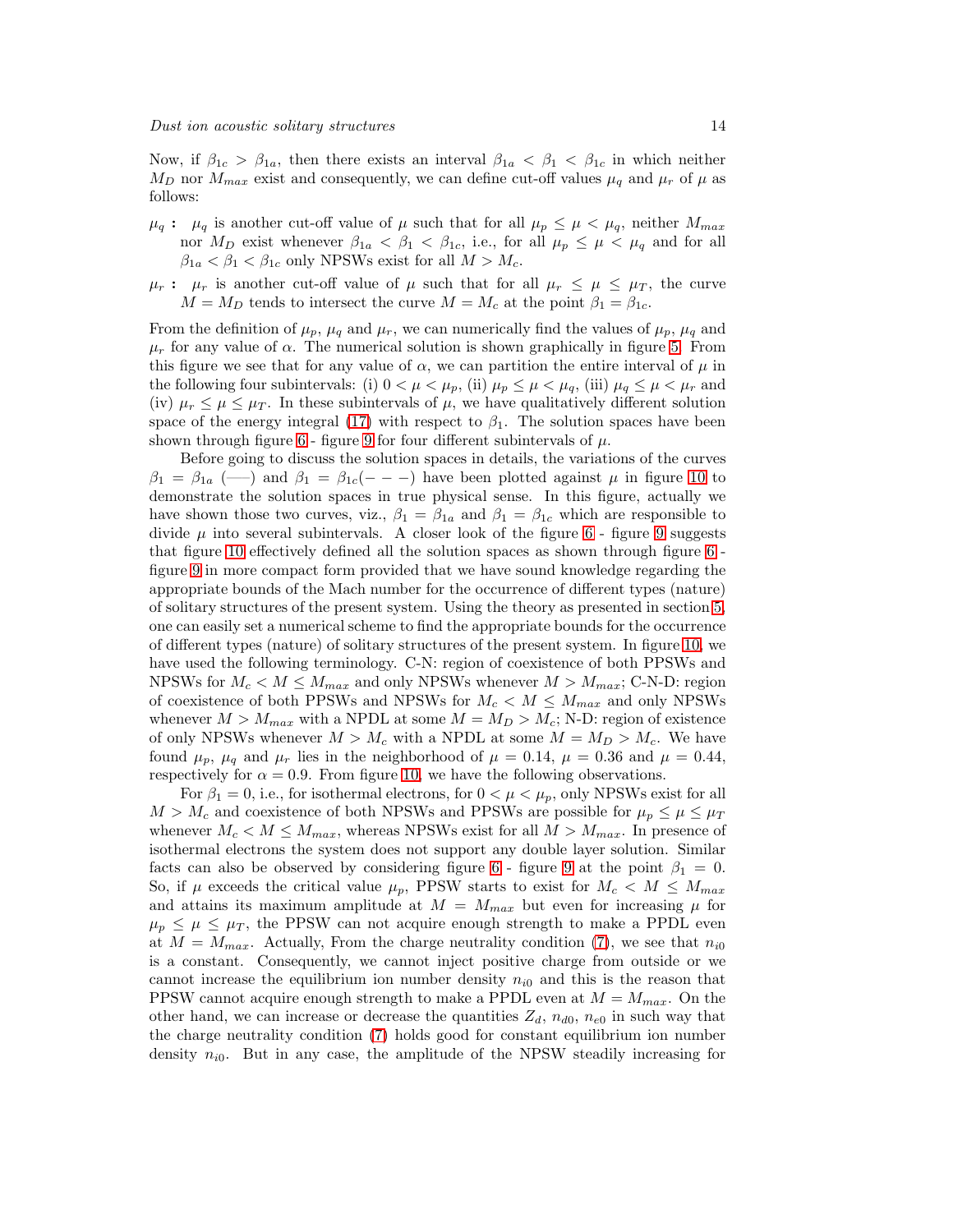increasing Mach number  $M > M_c$ . Actually, we are unable to restrict the occurrence of NPSW for the present system, i.e., we have not found any upper bound of the Mach number which can restrict the occurrence of NPSW and this is the reason that NPSW cannot make a NPDL at any point of the compositional parameter space. However, to discuss the formation of double layer from physical point of view, we consider the following simple mathematics. Suppose  $\phi_P$  is the amplitude of PPSW at any point of the compositional parameter space, where we have used the following terminology: if there does not exist any PPSW at some point of the compositional parameter space, then  $\phi_P = 0$ . Therefore,  $\phi_P$  is well defined as the amplitude of PPSW at any point of the compositional parameter space. Similarly, one can define  $\phi_N$ , as the amplitude of NPSW at any point of the compositional parameter space, i.e., if there does not exist any NPSW at some point of the compositional parameter space, then  $\phi_N = 0$ . From simple mathematics, we get

<span id="page-14-0"></span>
$$
\phi_P \sim \phi_N = |\phi_P - \phi_N| \ge ||\phi_P| - |\phi_N||
$$
  
\n
$$
\Rightarrow \phi_P \sim \phi_N \ge \begin{cases} |\phi_P| - |\phi_N| & \text{if } |\phi_P| \ge |\phi_N| \\ |\phi_N| - |\phi_P| & \text{if } |\phi_P| \le |\phi_N| \end{cases}
$$
\n(40)

From inequality [\(40\)](#page-14-0), it is clear that one can get a PPDL solution at a point of the compositional parameter space if  $|\phi_P| - |\phi_N|$  is maximum with  $|\phi_P| > |\phi_N|$  whereas one can get a NPDL solution at a point of the compositional parameter space if  $|\phi_N| - |\phi_P|$ is maximum with  $|\phi_N| > |\phi_P|$ . For isothermal electrons, it can be easily checked that the potential difference  $(|\phi_P| - |\phi_N| \text{ with } |\phi_P| > |\phi_N|)$  for the formation of PPDL can not attain any maximum value at any point of the compositional parameter space. Similarly, the potential difference  $(|\phi_N| - |\phi_P|)$  with  $|\phi_N| > |\phi_P|$  for the formation of NPDL can not attain any maximum value at any point of the compositional parameter space. So, for isothermal electrons, the present system does not support any double layer solutions.

For non-zero  $\beta_1$ , the solution space as obtained in figure [10](#page-26-0) can be partitioned as follows: (i)  $0 < \mu < \mu_p$ : For  $0 < \beta_1 < \beta_{1c}$ , only NPSWs are possible for all  $M > M_c$ , whereas for  $\beta_{1c} \leq \beta_1 \leq \beta_{1T}$ , NPSWs are possible for all  $M > M_c$  except  $M = M_D(> M_c)$ . (ii)  $\mu_p \leq \mu < \mu_q$ : For  $0 < \beta_1 \leq \beta_{1a}$ , coexistence of both NPSWs and PPSWs are possible whenever  $M_c < M \leq M_{max}$  and only NPSWs exist for all  $M > M_{max}$ . For  $\beta_{1a} < \beta_1 < \beta_{1c}$ , only NPSWs are possible for all  $M > M_c$ . For  $\beta_{1c} \leq \beta_1 \leq \beta_{1T}$ , NPSWs are possible for all  $M > M_c$  except  $M = M_D(\geq M_c)$ . (iii)  $\mu_q \leq \mu < \mu_r$ : For  $0 < \beta_1 < \beta_{1c}$ , coexistence of both NPSWs and PPSWs are possible whenever  $M_c < M \leq M_{max}$  and only NPSWs exist for all  $M > M_{max}$ . For  $\beta_{1c} \leq \beta_1 \leq \beta_{1a}$ , coexistence of both NPSWs and PPSWs are possible whenever  $M_c < M \leq M_{max}$  and only NPSWs exist for all  $M > M_{max}$  except the point  $M = M_D (> M_{max})$ . For  $\beta_{1a} < \beta_1 \leq \beta_{1T}$ , NPSWs are possible for all  $M > M_c$ except  $M = M_D(> M_c)$ . (iv)  $\mu_r \leq \mu \leq \mu_T$ : For  $0 < \beta_1 < \beta_{1c}$ , coexistence of both NPSWs and PPSWs are possible whenever  $M_c < M \leq M_{max}$  and only NPSWs exist for all  $M > M_{max}$ . For  $\beta_{1c} \leq \beta_1 \leq \beta_{1b}$ , coexistence of both NPSWs and PPSWs are possible whenever  $M_c < M \leq M_{max}$  and only NPSWs exist for all  $M > M_{max}$  except  $M = M_D(M_c < M_D \leq M_{max})$ . For  $\beta_{1b} < \beta_1 \leq \beta_{1a}$ , coexistence of both NPSWs and PPSWs are possible whenever  $M_c < M \leq M_{max}$  and only NPSWs exist for all  $M > M_{max}$  except the point  $M = M_D (> M_{max})$ . For  $\beta_{1a} < \beta_1 \leq \beta_{1T}$ , NPSWs are possible for all  $M > M_c$  except  $M = M_D(> M_c)$ . In all these solution spaces, whenever  $M_D > M_c$  or  $M_D > M_{max}$ , at the point  $M = M_D$ , one can always find a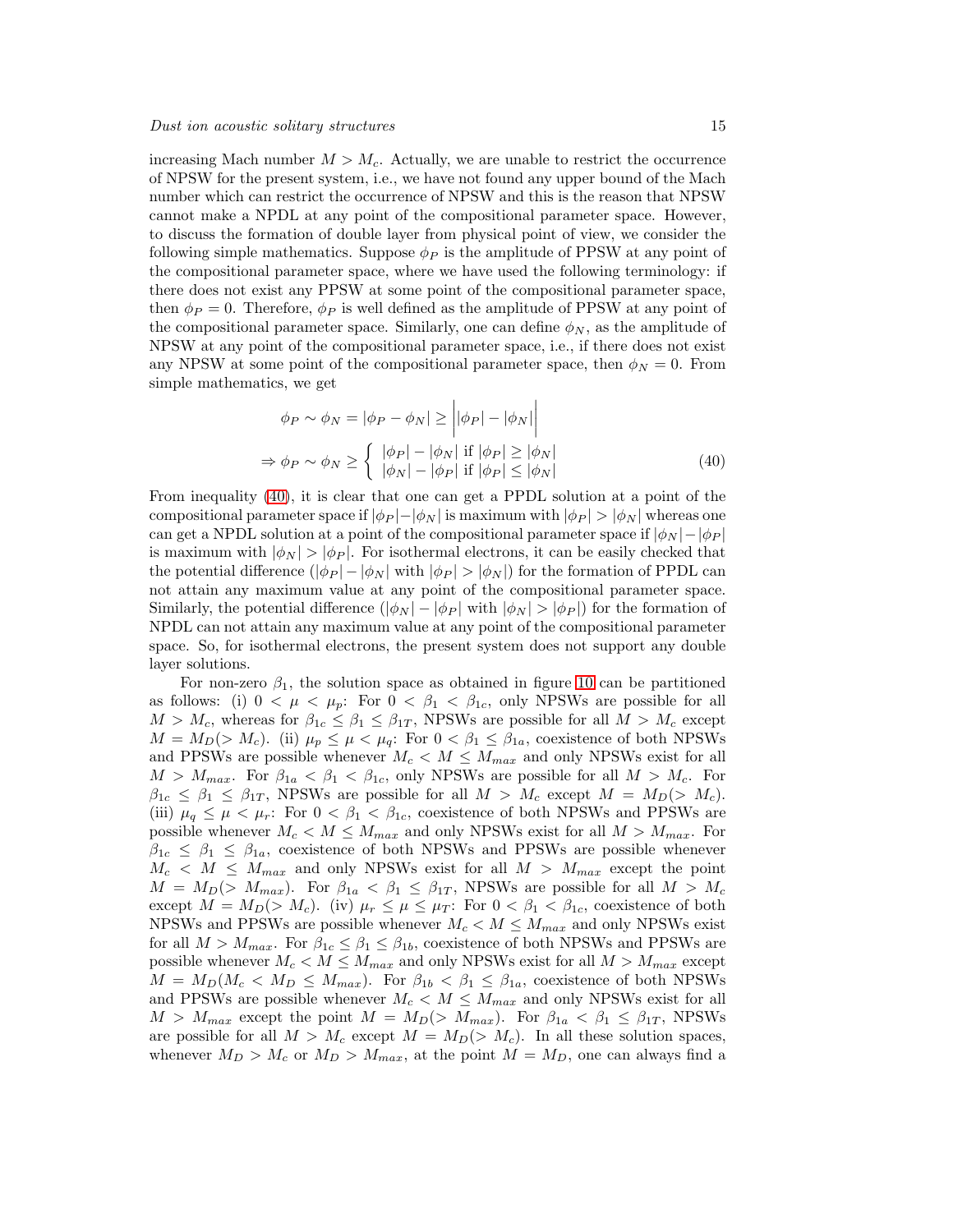NPDL, whereas one can find the coexistence of a NPDL and a PPSW at the point  $M = M_D$  whenever  $M_c < M_D \leq M_{max}$ .

Therefore, from the above discussions, it is clear that for any physically admissible value of  $\mu$ , i.e.,  $0 < \mu \leq \mu_T$ , there exists a non-zero value of  $\beta_1$  such that the present system supports a NPDL solution for some  $M = M_D > M_c$ . So, again from charge neutrality condition [\(7\)](#page-4-5), we see that if the density of electrons increases up to a certain value  $\mu_r$  (see figure [10\)](#page-26-0), minimum energetic electrons (small value of  $\beta_1$ ) can produce NPDL whereas if the density of electrons tends to zero (almost depletion of electrons), more energetic electrons (higher value of  $\beta_1$ ) are required to form a NPDL solution. So, we see that  $\beta_{1c}$  exists for any physically admissible value of  $\mu$ , i.e.,  $0 < \mu \leq \mu_T$  and consequently, the present system supports NPDL solution for some  $M = M_D > M_c$  if  $\beta_{1c} < \beta_1 \leq \beta_{1T}$ .

Again, there does not exist any  $\beta_{1a}$  for  $0 < \mu < \mu_p$  and consequently, coexistence of both NPSWs and PPSWs are not possible even when nonthermal distribution of electrons becomes isothermal one, i.e., when  $\beta_1 = 0$ . It is also important to remember that if the value of  $\beta_1$  increases, negative potential is stronger than positive potential and consequently, instead of getting PPSW, from inequality [\(40\)](#page-14-0), one can get a NPDL solution.

For  $\mu_p \leq \mu \leq \mu_T$ ,  $\beta_{1a}$  always exists and increases with increasing  $\mu$ . Consequently, for this interval of  $\mu$ , solitary structures of both polarities exist provided that  $0 \leq \beta_1 \leq \beta_{1a}$  and the region of coexistence of both NPSWs and PPSWs with respect to the nonthermal parameter increases with increasing  $\mu$  lying within  $\mu_p \leq \mu \leq \mu_T$ . Moreover, for the values of  $\mu$  lying within  $\mu_p \leq \mu \leq \mu_T$ , in fact,  $\mu_r \leq \mu \leq \mu_T$ , if  $0 < \beta_{1c} \leq \beta_{1a}$ , the NPSW is stronger than PPSW for  $0 < \beta_1 < \beta_{1c}$  and at  $\beta_1 = \beta_{1c}$ , inequality [\(40\)](#page-14-0) holds good for  $|\phi_N| > |\phi_P|$  and consequently, we have not only get a NPDL solution a  $\beta_1 = \beta_{1c}$  but also get a weaker PPSW at the same point of the compositional parameter space when  $M = M_D$ .

For  $\mu_p < \mu < \mu_q$ ,  $\beta_{1c}$  is always greater than  $\beta_{1a}$ . Consequently, for  $\beta_{1a} < \beta_1 <$  $\beta_{1c}$ , only NPSWs exist for all  $M > M_c$  whereas for  $\mu_q < \mu < \mu_T$ ,  $\beta_{1c}$  is always less than  $\beta_{1a}$  and all types of solitary structures are possible for the present system. All the facts can also be verified by considering figure [6](#page-22-0) - figure [9.](#page-25-0) The physical interpretation for the formation of solitary structures in this case can be demonstrated through charge neutrality condition [\(7\)](#page-4-5), inequality [\(40\)](#page-14-0) and either considering the figure [10](#page-26-0) or more explicitly the figures figure [6](#page-22-0) - figure [9.](#page-25-0)

Therefore, this figure [10](#page-26-0) is actually the graphical presentation of different solitary structures with respect to different subintervals of  $\mu$  within the admissible interval of the nonthermal parameter  $\beta_1$ .

Finally, considering any solution space, we can get new results and physical ideas for the formation of solitary structures if we move in the solution space along the family of curves parallel to the curve  $M = M_c$ . For example, we shall consider the solution space with respect to the nonthermal parameter  $\beta_1$  for  $\mu_r \leq \mu \leq \mu_T$  (< 1) and if we move in the solution space along the family of curves parallel to the curve  $M = M_c$ , it is simple to understand the mathematics as well as physics for the formation of double layer solution and it is also simple to understand the relation between solitons and double layers. To be more specific, solution space for the present system with respect to  $\beta_1$  for  $\mu_r \leq \mu \leq \mu_T \leq 1$  has been presented in Fig. [11\(](#page-27-0)a), in which the curve  $M = M_c$  is omitted from the solution space as presented in figure [9.](#page-25-0) Now consider the family of curves parallel to  $M = M_c$ . For instance, consider one such parallel curve for  $M = M_c + 0.04$  as shown in Fig. [11\(](#page-27-0)a). In this figure,  $\beta_p$  is the value of  $\beta_1$  where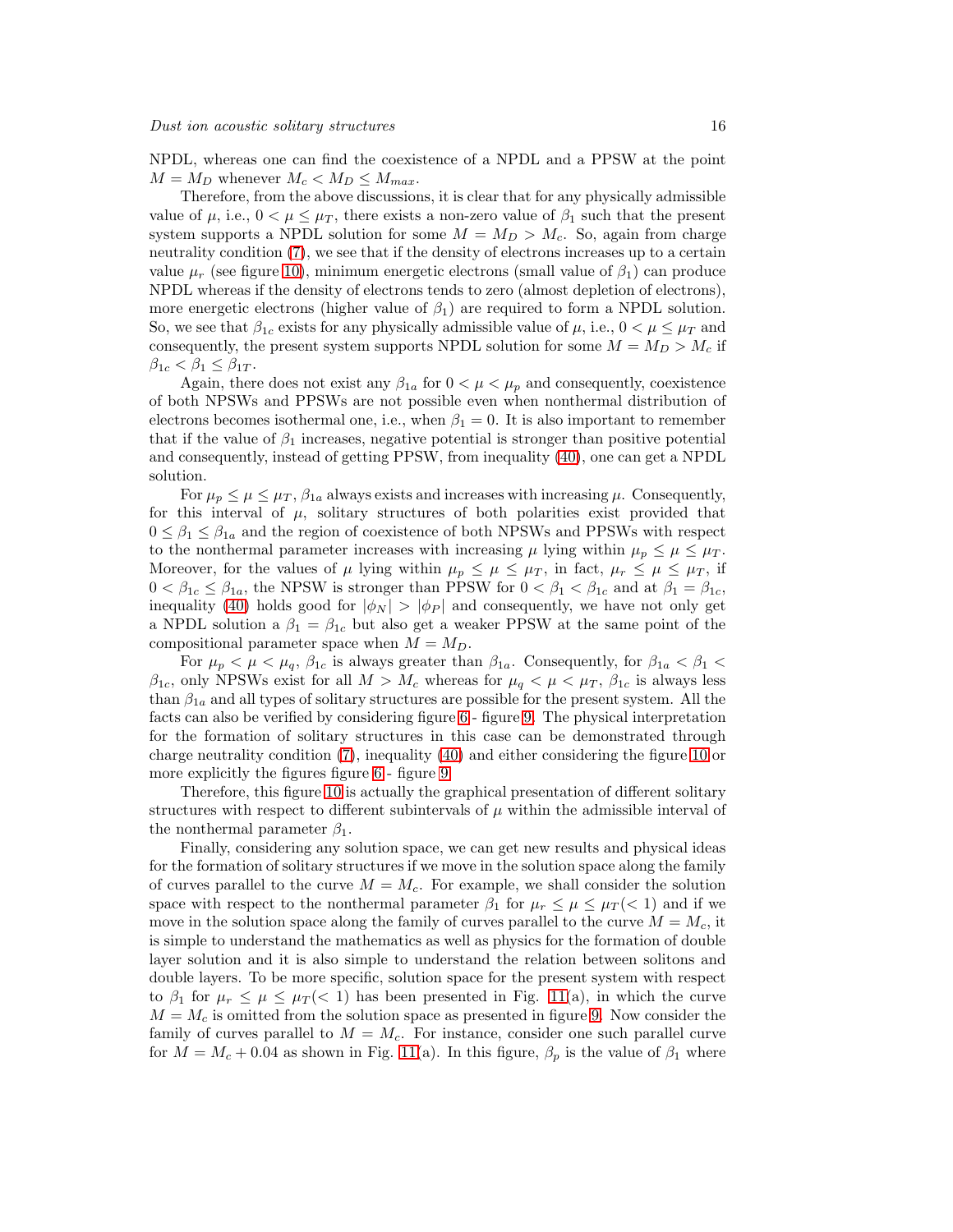the curve  $M = M_D$  intersects the curve  $M = M_c + 0.04$ , whereas  $\beta_q$  is the value of  $\beta_1$ where the curve  $M = M_{max}$  intersects the curve  $M = M_c + 0.04$ . Fig. [11\(](#page-27-0)a) can be interpreted in the same way of figure [9](#page-25-0) with  $\beta_{1c}$  replaced by  $\beta_p$  and  $\beta_{1a}$  replaced by  $\beta_q$ . However, in Fig. [11\(](#page-27-0)a) the solitary structures exist along the curve  $M = M_c + 0.04$ , specifically, (i) both NPSW and PPSW coexist for  $0 \leq \beta_1 < \beta_q$ , (ii) only NPSW exists for  $\beta_q < \beta_1 \leq \beta_{1T}$  and (iii) at  $\beta_1 = \beta_p$ , a PPSW coexists with a NPDL. The variation of amplitude of those solitary waves along the curve  $M = M_c + 0.04$  for  $\beta_p < \beta_1 \leq \beta_{1T}$  have been shown in Fig. [11\(](#page-27-0)b). This figure shows that the amplitude of NPSW decrease with increasing  $\beta_1$  for  $\beta_p < \beta_1 < \beta_q$  and the amplitudes of NPSWs are bounded by the amplitude of NPDL at  $\beta_1 = \beta_p$ . Again, the amplitude of PPSW increases with increasing  $\beta_1$  for  $\beta_1 > \beta_p$  having minimum amplitude at  $\beta_1 = \beta_p$ . Moreover, the Fig. [11\(](#page-27-0)b) shows that along the curve  $M = M_c + 0.04$ , the amplitude of NPSW increases with decreasing M along the curve  $M = M_c + 0.04$  for  $\beta_p < \beta_1 < \beta_q$ and ultimately, these NPSWs end with a NPDL at  $\beta_1 = \beta_p \approx 0.3975$ . Therefore, the solitons and double layer are not two distinct nonlinear structures, i.e., double layer solution, if exists, must be the limiting structure of at least one sequence of solitons of same polarity. More specifically, existence of double layer solution implies that there must exists at least one sequence of solitary waves of same polarity having monotonically increasing amplitude converging to the double layer solution, i.e., the amplitude of the double layer solution acts as an exact upper bound or Least Upper Bound (lub) of the amplitudes of the sequence of solitary waves of same polarity. However, we have seen in the literature that when all the parameters involved in the system assume fixed values in their respective physically admissible range, the amplitude of solitary wave increases with increasing  $M$  and these solitary waves end with a double layer of same polarity, if exists. Here it is important to note that M is not a function of the parameters involved in the system but is restricted by the inequality  $M_c < M < M_D$ , where  $M = M_D$  corresponds to a double layer solution. So we cannot compare this case with the case of  $M = M_c + 0.04$ , since  $M_c$  is a function of the parameters involved in the system and consequently, monotonicity of  $M_c$  entirely depends on a parameter when the other parameters assume fixed values in their respective physically admissible range. But the solitons and double layer are not two distinct nonlinear structures. Therefore, double layer solution, if exists, must be the limiting structure of at least one sequence of solitons of same polarity. In Fig. [11\(](#page-27-0)b), by the vertical line with both sided arrow, we mean, the amplitude of NPDL at  $\beta_1 = \beta_p$  for  $M = M_c + 0.04$ . For  $\alpha = 0.9$  and  $\mu = 0.5$ , the critical values  $\beta_p$  and  $\beta_q$ lies in the neighborhood of  $\beta_1 = 0.3975$  and  $\beta_1 = 0.4623$ , respectively. Now, for the formation of NPDL solution on the curve  $M = M_c + 0.04$  at  $\beta_1 = \beta_p$ , the negative potential (absolute value) must dominate the positive potential in the neighborhood of the point  $\beta_1 = \beta_p$  and the potential difference (with respect to negative potential) must be maximum thereat. From Fig.  $11(b)$ , it is clear that the negative potential (absolute value) dominates the positive potential in a right neighborhood of  $\beta_1 = \beta_p$  and the potential difference  $(|\phi_N| - |\phi_P|)$  along with  $|\phi_N| > |\phi_P|$  is maximum thereat. This figure shows the existence of NPDL solution at  $\beta_1 = \beta_p$ , which is already confirmed in Fig.  $11(a)$ . More specifically, from the inequality  $(40)$ , it is clear that one can get a PPDL solution at a point of the compositional parameter space if  $|\phi_P| - |\phi_N|$ is maximum with  $|\phi_P| > |\phi_N|$  whereas one can get a NPDL solution at a point of the compositional parameter space if  $|\phi_N| - |\phi_P|$  is maximum with  $|\phi_N| > |\phi_P|$ . From figure [11\(](#page-27-0)b), we have found that  $|\phi_N| - |\phi_P|$  is maximum with  $|\phi_N| > |\phi_P|$  at  $\beta_1 = \beta_p$ , and consequently, we can have a NPDL solution at  $\beta_1 = \beta_p \approx 0.3975$  for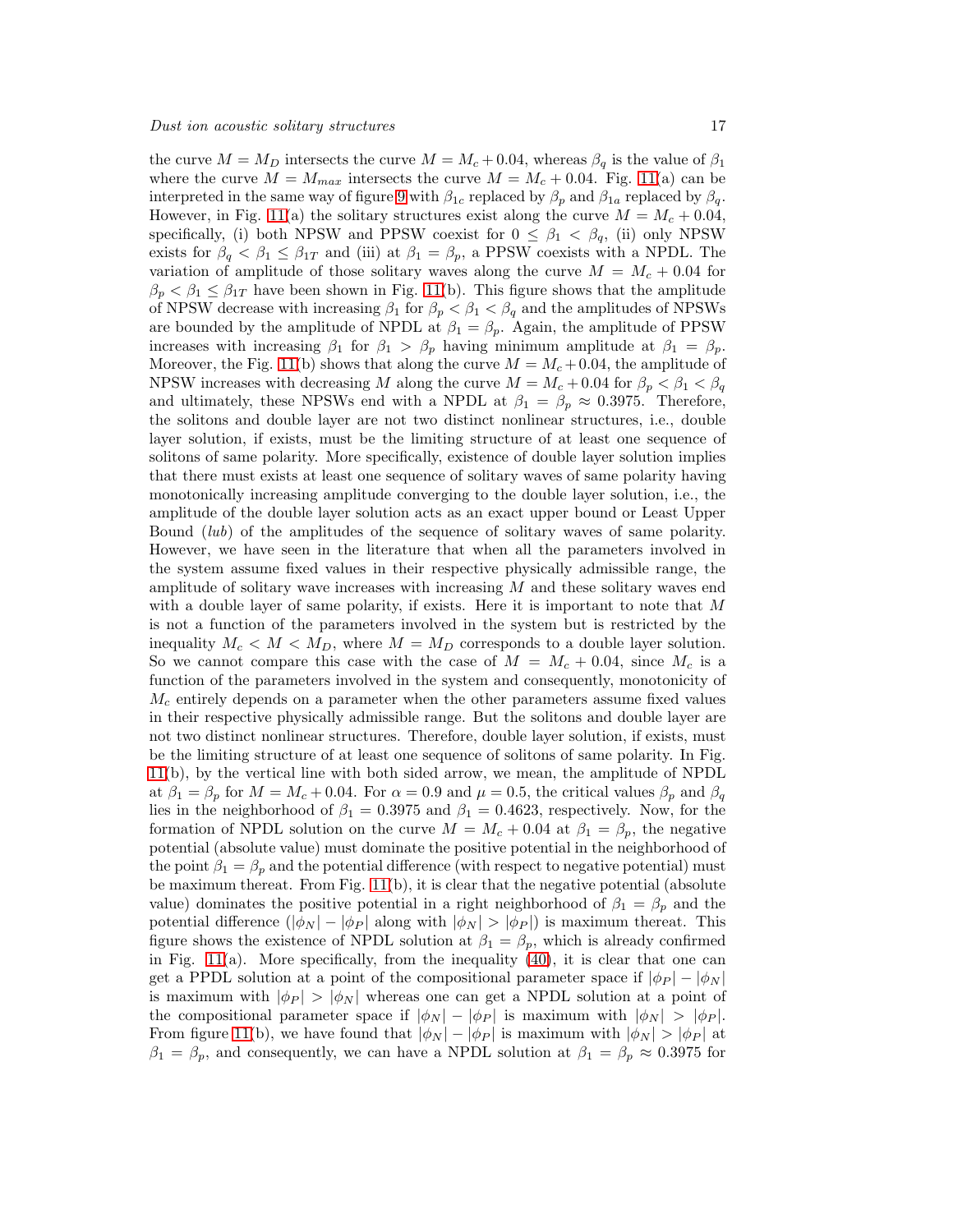$M = M_c + 0.04$ . Next we consider the curve  $M = M_c + 0.08$  parallel to the curve  $M = M_c$  as shown in Fig. [12\(](#page-28-0)a). Here also,  $\beta_p$  and  $\beta_q$  are defined in the same way as in Fig. [11\(](#page-27-0)a). However, from Fig. [12\(](#page-28-0)a), we see that there does not exist any PPSW along the curve  $M = M_c + 0.08$  for  $\beta_p \leq \beta_1 \leq \beta_{1T}$ . So according to the terminology  $\phi_P = 0$  along the curve  $M = M_c + 0.08$  for  $\beta_p \le \beta_1 \le \beta_{1T}$ . Consequently, from inequality [\(40\)](#page-14-0), we have NPDL solution at  $\beta_1 = \beta_p \approx 0.4234$  for  $M = M_c + 0.08$ . This fact is clear from figure [12\(](#page-28-0)b).

#### <span id="page-17-0"></span>7. Summary and Discussions

In the present paper, we have investigated DIASWs and DIADLs in a dusty plasma system consisting of adiabatic ions, nonthermal electrons and negatively charged dust grains. Investigations have been made by going through the entire solution space of the energy integral by considering the entire range of the parameters involved in the system. Our aim is to delimit the parameter  $\beta_1$  depending on the nature of existence of DIASWs and DIADLs.

Therefore, for any physically admissible values of the parameters of the system, specifically, for any value of  $\mu$  and any value of  $\beta_1$ , NPSW exists for all  $M > M_c$ except  $M = M_D$ , where  $M_c$  is the lower bound of Mach number M, i.e., solitary wave and/or double layer solutions of the energy integral start to exist for  $M > M_c$ and  $M_D$  is the Mach number corresponding to a NPDL solution. However, if the parameter  $\mu$  exceeds a critical value  $\mu_p$ , PPSWs exist for all  $\mu_p \leq \mu < 1$  whenever the Mach number lies within the interval  $M_c < M \leq M_{max}$ , where  $M_{max}$  is the upper bound of  $M$  which is well-defined only when the system supports PPSWs. Therefore, the coexistence of both PPSWs and NPSWs is possible for all  $\mu_p \leq \mu < 1$  whenever  $M_c < M \leq M_{max}$ , but NPSWs still exist for  $M > M_{max}$ .

For nonthermal electrons, NPDL starts to occur whenever the nonthermal parameter exceeds a critical value. However this double layer solution is unable to restrict the occurrence of NPSWs. As a result, two different types of NPSWs have been observed, in which occurrence of first type of NPSW is restricted by  $M_c < M < M_D$ whereas the second type NPSW exists for all  $M > M_D$ , where  $M_D$  is the Mach number corresponding to a NPDL. A finite jump between the amplitudes of NPSWs at  $M = M_D - \epsilon$  and at  $M = M_D + \epsilon$  has been observed, where  $\epsilon$  is a sufficiently small positive quantity. The amplitude of NPSW for  $M > M_D$  is much greater than the amplitude of the NPDL solution at  $M = M_D$  as well as the amplitude of NPSW for  $M < M_D$ , i.e., there is a jump in amplitudes of the NPSWs above and below the curve  $M = M_D$ . However, there is no jump in amplitudes of NPSWs above and below the curve  $M = M_{max}$ .

In most of the earlier works, dust ion acoustic solitary structures have been investigated with the help of Maxwellian velocity distribution function for electrons. However, the dusty plasma with nonthermally/suprathermally distributed electrons observed in a number of heliospheric environments [\[13,](#page-18-12) [14,](#page-18-13) [20,](#page-18-19) [21,](#page-18-20) [22,](#page-18-21) [23\]](#page-18-22). Therefore, the present paper gives the complete scenario of dust ion acoustic solitary structures in a dusty plasma system in which lighter species (electrons) is nonthermally distributed. This paper is also helpful for understanding the formation of dust ion acoustic solitary structures from different physical and mathematical aspects.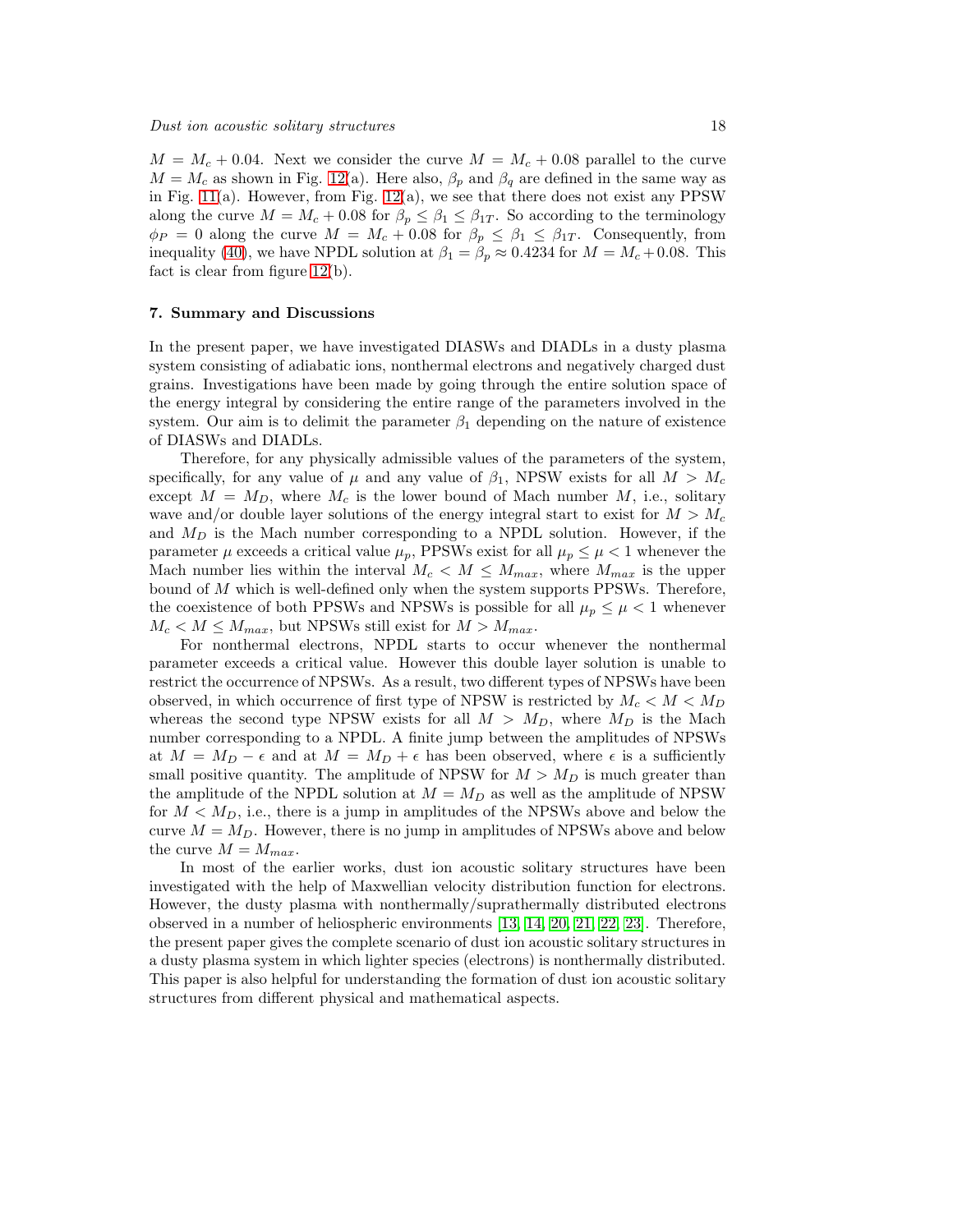#### Acknowledgments

One of the authors (Animesh Das) is thankful to State Government Departmental Fellowship Scheme for providing research support.

#### <span id="page-18-0"></span>References

- <span id="page-18-1"></span>[1] N. N. Rao, P. K. Shukla and M. Y. Yu, *Planet. Space Sci.* **38**, 543 (1990).
- <span id="page-18-2"></span>[2] P. K. Shukla and V. P. Silin, *Phys. Scr.* 45, 508 (1992).
- <span id="page-18-3"></span>[3] F. Verheest, *Planet. Space Sci.* **40**, 1 (1992).
- <span id="page-18-4"></span>[4] A. Barkan, R. L. Marlino and N. D'Angelo, Phys. Plasmas 2, 3563 (1995).
- <span id="page-18-5"></span>[5] J. B. Pieper and J. Goree, *Phys. Rev. Lett.* **77**, 3137 (1996).
- <span id="page-18-6"></span>[6] A. A. Mamun, R. A. Cairns and P. K. Shukla, Phys. Plasmas 3, 702 (1996).
- <span id="page-18-7"></span>[7] A. A. Mamun, R. A. Cairns and P. K. Shukla, Phys. Plasmas 3, 2610 (1996).
- <span id="page-18-8"></span>[8] P. K. Shukla, Phys. Plasmas 8, 1791 (2001).
- <span id="page-18-9"></span>[9] A. Barkan, N. D'Angelo and R. L. Marlino, Planet. Space Sci. 44, 239 (1996).
- <span id="page-18-10"></span>[10] R. L. Marlino, A. Barkan, C. Thompson and N. D'Angelo, Phys. Plasmas 5, 1607 (1998).
- <span id="page-18-11"></span>[11] Y. Nakamura and A. Sarma, Phys. Plasmas 8, 3921 (2001).
- <span id="page-18-12"></span>[12] P. K. Shukla and M. Rosenberg, Phys. Plasmas 6, 1038 (1999).
- <span id="page-18-13"></span>[13] F. Verheest, Waves in Dusty Space Plasmas (Kluwer Academic, Dordrecht, 2000).
- <span id="page-18-14"></span>[14] P. K. Shukla and A. A. Mamun, Introduction to Dusty Plasma Physics (IoP, Bristol, 2002).
- <span id="page-18-15"></span>[15] R. Bharuthram and P. K. Shukla, Planet. Space Sci. 40, 973 (1992).
- <span id="page-18-16"></span>[16] A. A. Mamun and P. K. Shukla, Phys. Plasmas 9, 1468 (2002).
- <span id="page-18-17"></span>[17] A. A. Mamun and P. K. Shukla, Phys. Scr. T98, 107 (2002).
- <span id="page-18-18"></span>[18] F. Verheest, T. Cattaert and M. A. Hellberg, Phys. Plasmas 12, 082308 (2005).
- <span id="page-18-19"></span>[19] F. Sayed and A. A. Mamun, Pramana 70, 527 (2008).
- <span id="page-18-20"></span>[20] J. R. Asbridge, S. J. Bame and I. B. Strong, J. Geophys. Res. 73, 5777 (1968).
- [21] W. C. Feldman, R. C. Anderson, S. J. Bame, S. P. Gary, J. T. Gosling, D. J. McComas, M. F. Thomsen, G. Paschmann and M. M. Hoppe, J. Geophys. Res. 88, 96 (1983).
- <span id="page-18-21"></span>[22] R. Lundin, A. Zakharov, R. Pellinen, H. Borg, B. Hultqvist, N. Pissarenko, E. M. Dubinin, S. W. Barabash, I. Liede and H. Koskinen, Nature (London) 341, 609 (1989).
- <span id="page-18-22"></span>[23] Y. Futaana, S. Machida, Y. Saito, A. Matsuoka and H. Hayakawa, J. Geophys. Res. 108, 1025 (2003).
- <span id="page-18-24"></span><span id="page-18-23"></span>[24] A. Berbri and M. Tribeche, *Phys. Plasmas* **16**, 053701 (2009).
- <span id="page-18-25"></span>[25] T. K. Baluku, M. A. Hellberg, I. Kourakis and N. S. Saini, Phys. Plasmas 17, 053702 (2010).
- <span id="page-18-26"></span>[26] F. Verheest and M. A. Hellberg, Phys. Plasmas 17, 023701 (2010).
- <span id="page-18-27"></span>[27] T. K. Baluku, M. A. Hellberg and F. Verheest, EPL 91, 15001 (2010).
- [28] R. A. Cairns, A. A. Mamun, R. Bingham, R. Böstrom, R. O. Dendy, C. M. C. Nairn and P. K. Shukla, Geophys. Res. Lett. 22, 2709 (1995).
- <span id="page-18-29"></span><span id="page-18-28"></span>[29] F. Verheest and S. R. Pillay, Phys. Plasmas 15, 013703 (2008).
- <span id="page-18-30"></span>[30] A. Das, A. Bandyopadhyay and K. P. Das, Phys. Plasmas 16, 073703 (2009), 17, 014503 (2010).
- <span id="page-18-31"></span>[31] F. Verheest, Phys. Plasmas 16, 013704 (2009).
- [32] F. Verheest, *Phys. Plasmas* **17**, 062302 (2010).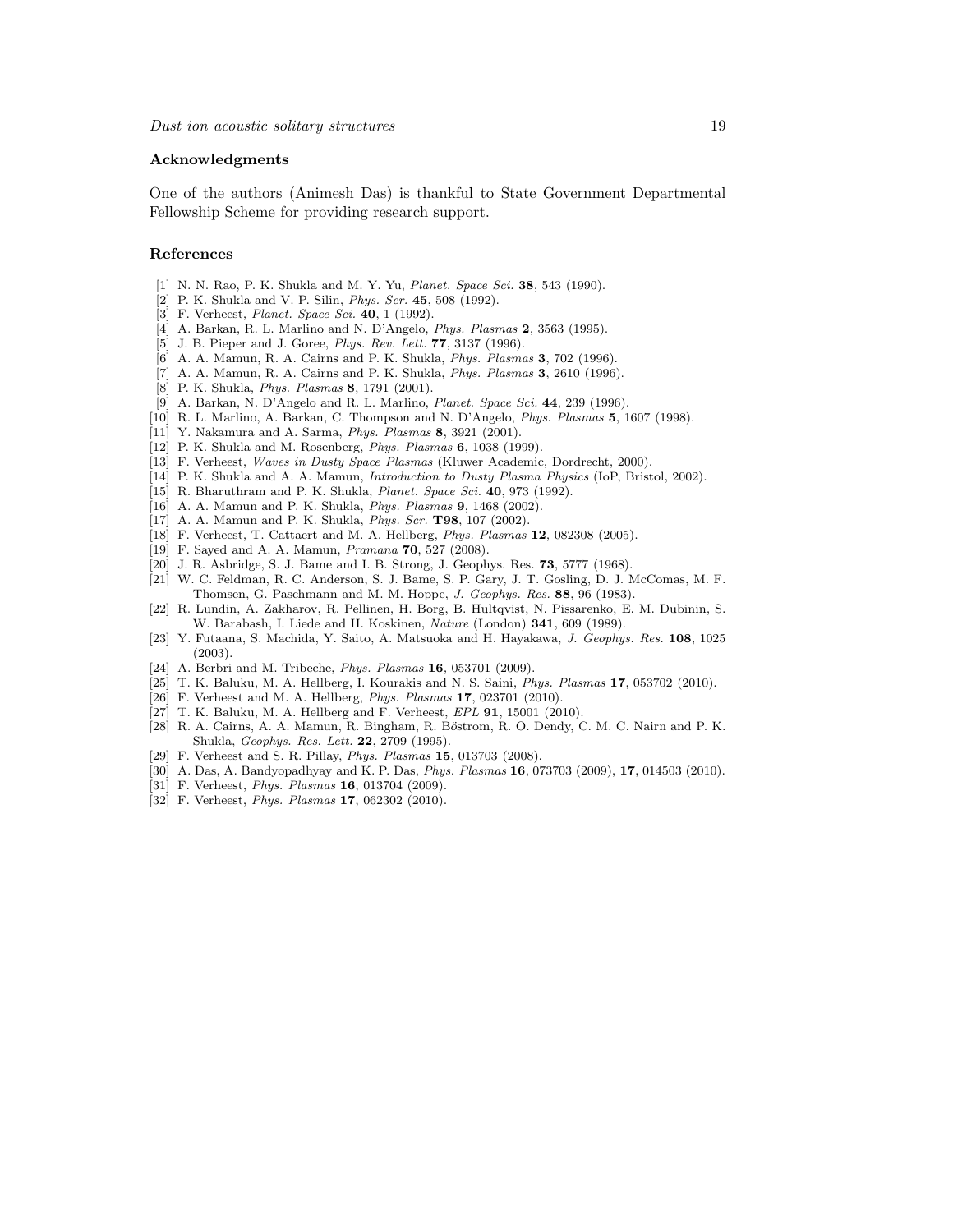

<span id="page-19-1"></span>**Figure 1.**  $\eta(\phi)$  is plotted against  $\phi$  for  $\alpha = 0.9$  with  $\mu = 0.2$  in (a) and  $\mu = 0.5$ in (b). In each of (a) and (b), three curves have been drawn corresponding to three different values of  $\beta_1$ , viz.,  $\beta_1$  are 0.2[- - -], 0.4[—] and 0.6[- · -].



<span id="page-19-0"></span>**Figure 2.**  $\eta(\phi)$  is plotted against  $\phi$  for  $\alpha = 0.9$  with  $\mu = 0.2$  in (a) and  $\mu = 0.5$ in (b). In each of (a) and (b), three curves have been drawn corresponding to three different values of  $\beta_1$ , viz.,  $\beta_1$  are 0.2[- - -], 0.4[--] and 0.6[- · -].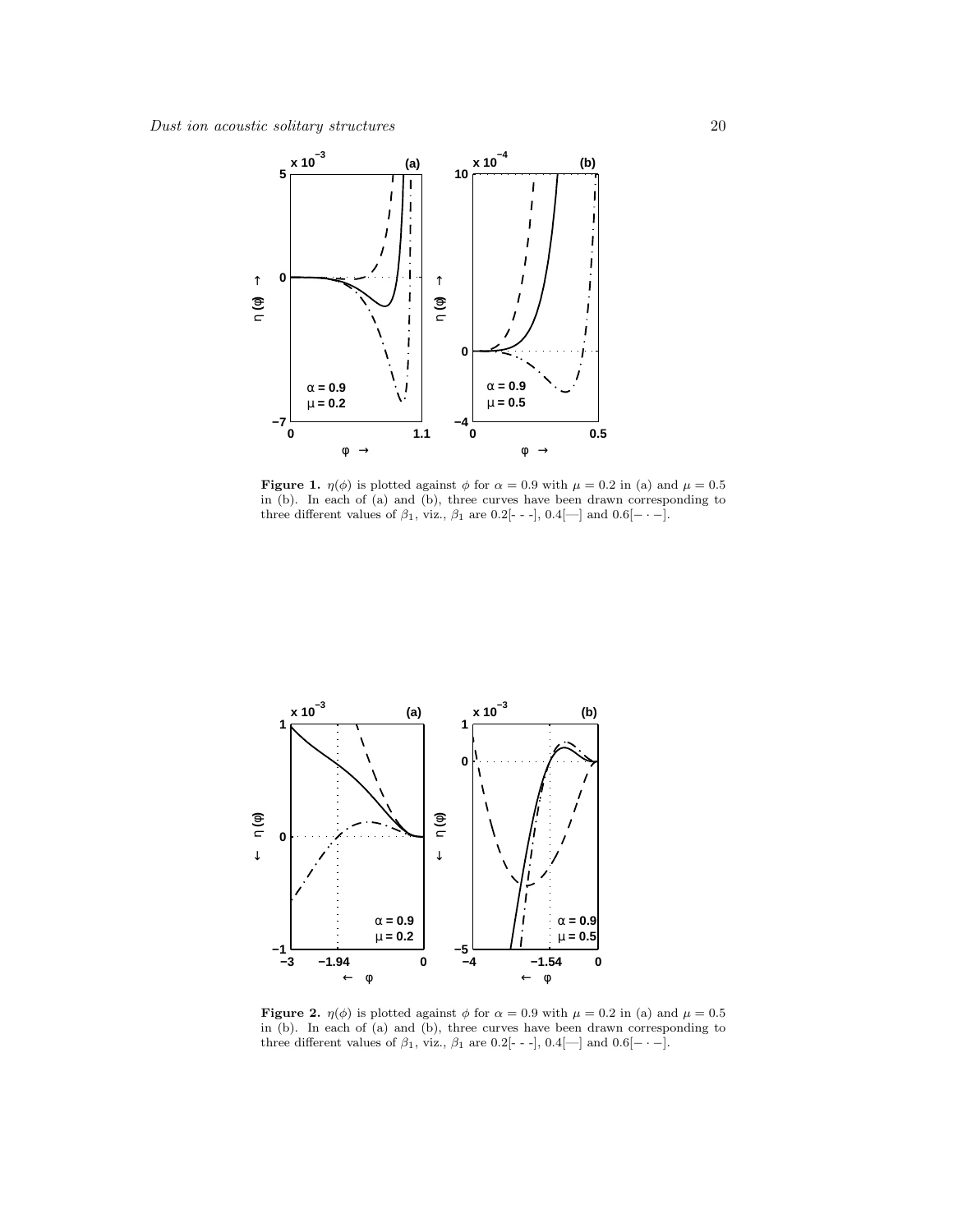

<span id="page-20-0"></span>**Figure 3.**  $V(\phi)$  is plotted against  $\phi$  for three set of values  $V_1$ ,  $V_2$  and  $V_3$  presented in table [1.](#page-10-0) In figure (a) all the curves  $(V_1, V_2$  and  $V_3)$  show the existence of NPSW solutions. In figure (b) the same curves have been plotted in an interval of  $\phi$  close to  $\phi=0.$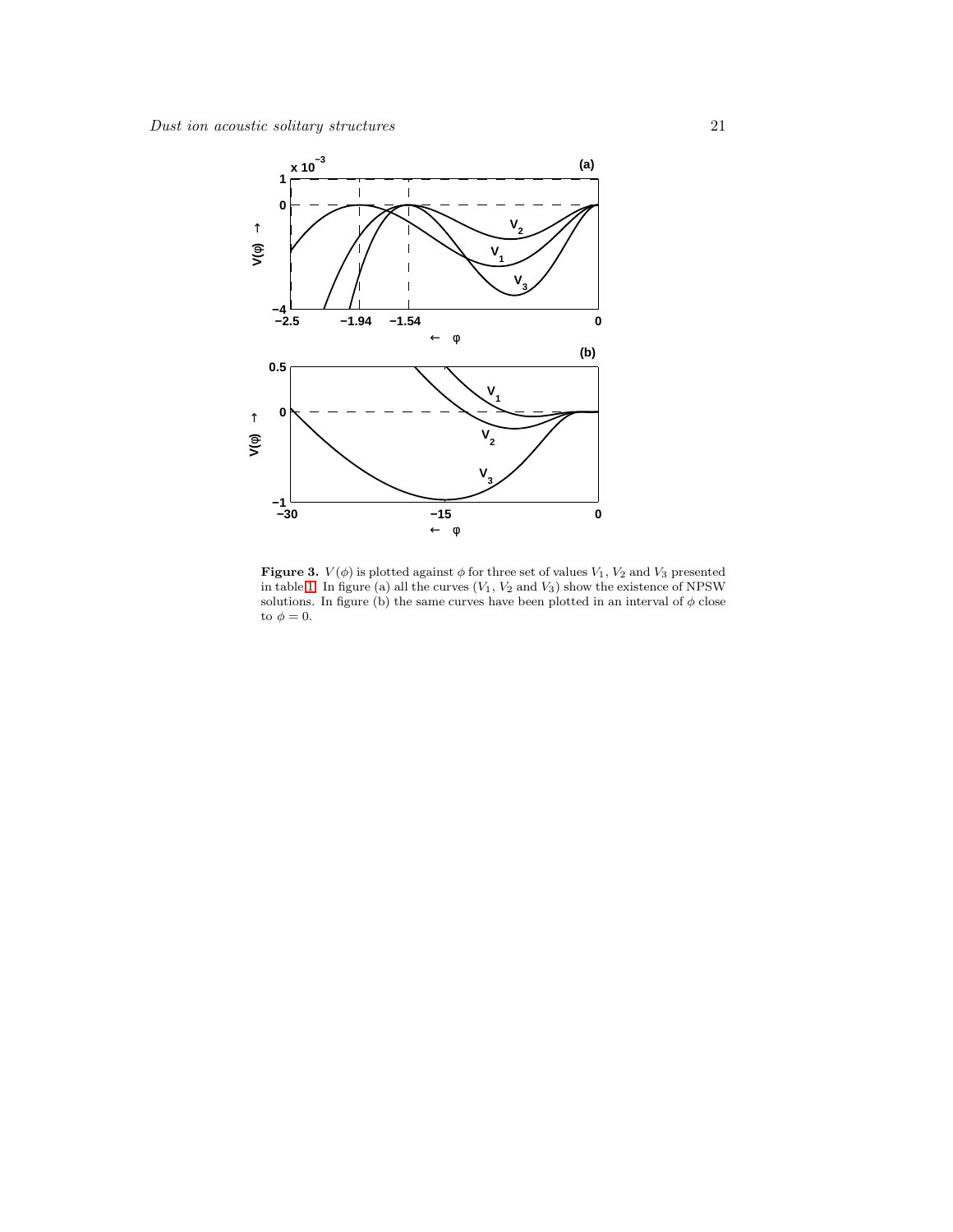

<span id="page-21-0"></span>**Figure 4.**  $V(\phi)$  is plotted against  $\phi$  for three different values of M, viz.,  $M_D$ [-],  $M_D - 0.005[- -]$  and  $M_D + 0.005[- -]$  in (a) and (b). In (b) we have shown the region of  $\phi$  from  $\phi = -2$  to  $\phi = 0$ , whereas in (a) a region of  $\phi$  from  $\phi = -13.5$  to  $\phi = -12.5$  has been shown. The NPDL profile corresponding to  $M = M_D$  has been shown in (c), whereas the profiles of NPSWs corresponding to  $M = M_D - 0.005$  and  $M = M_D + 0.005$  have been drawn in (d). Profiles in (d) show a finite jump between the amplitudes of solitary wave by going from  $M = M_D - 0.005$  to  $M = M_D + 0.005$ . In all these four figures we have used  $\alpha = 0.9, \ \mu = 0.5 \text{ and } \beta_1 = 0.4.$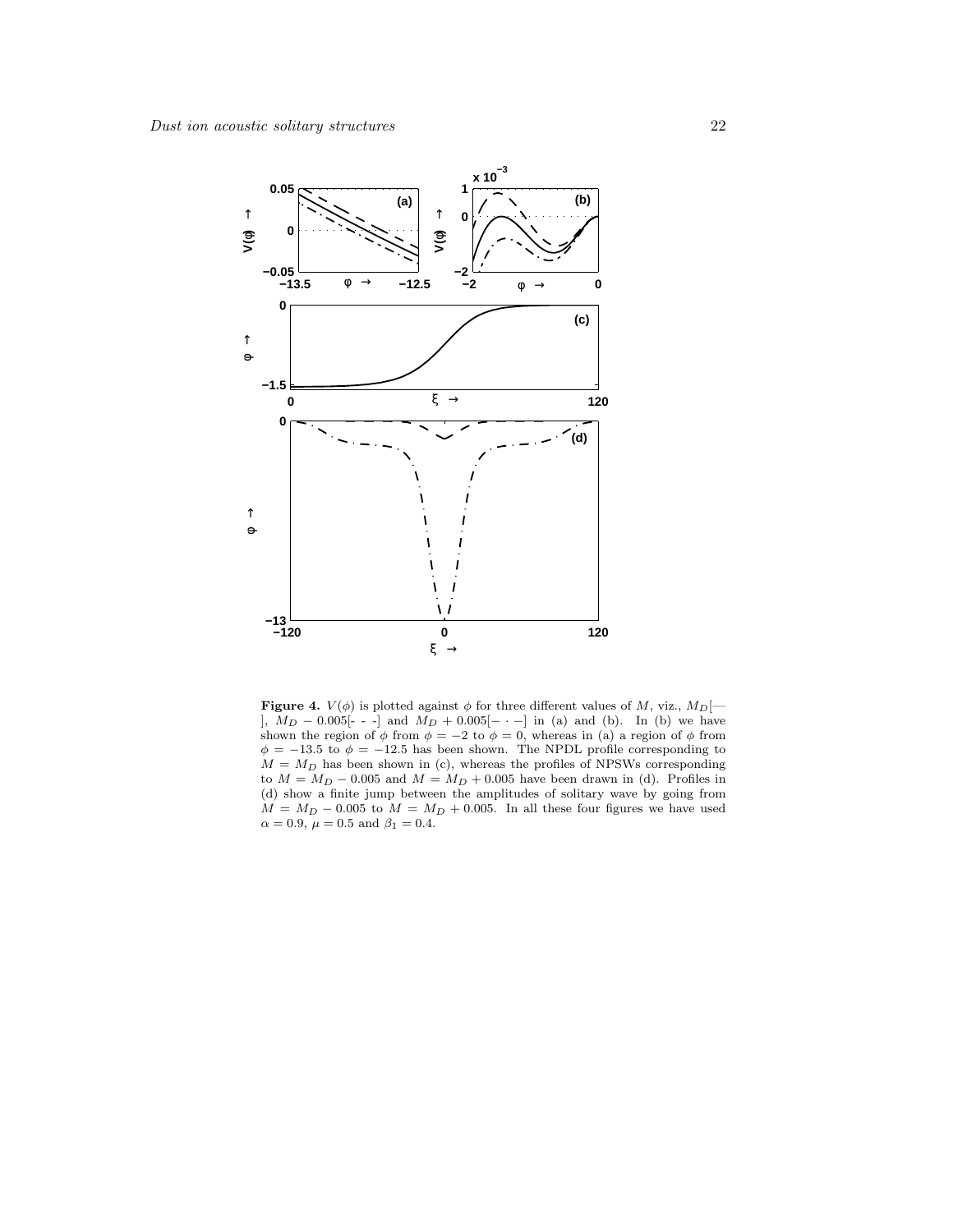

<span id="page-22-1"></span>Figure 5.  $\mu_p$ ,  $\mu_q$  and  $\mu_r$  are plotted against  $\alpha$ . From this figure we see that for any value of  $\alpha$  we have  $\mu_p < \mu_q < \mu_r$ .



<span id="page-22-0"></span>Figure 6. A graphical presentation of different solitary structures have been given with respect to two different subintervals of  $\beta_1$  within the admissible interval of the Mach number M for a particular value of  $\mu$  which lies in  $0 < \mu < \mu_p$ . The curves  $M = M_c$  (---) and  $M = M_D(- - -)$  are responsible for the occurrence of two subintervals of  $\beta_1$ . At any point  $M = M_D$  one can always find a NPDL solution. This solution space has been drawn for  $\alpha = 0.9$  and  $\mu = 0.1$ . For  $\alpha=0.9,$  we have found  $\mu_p$  lies in the neighborhood of  $\mu=0.14$  and  $\beta_{1c}\approx 0.56.$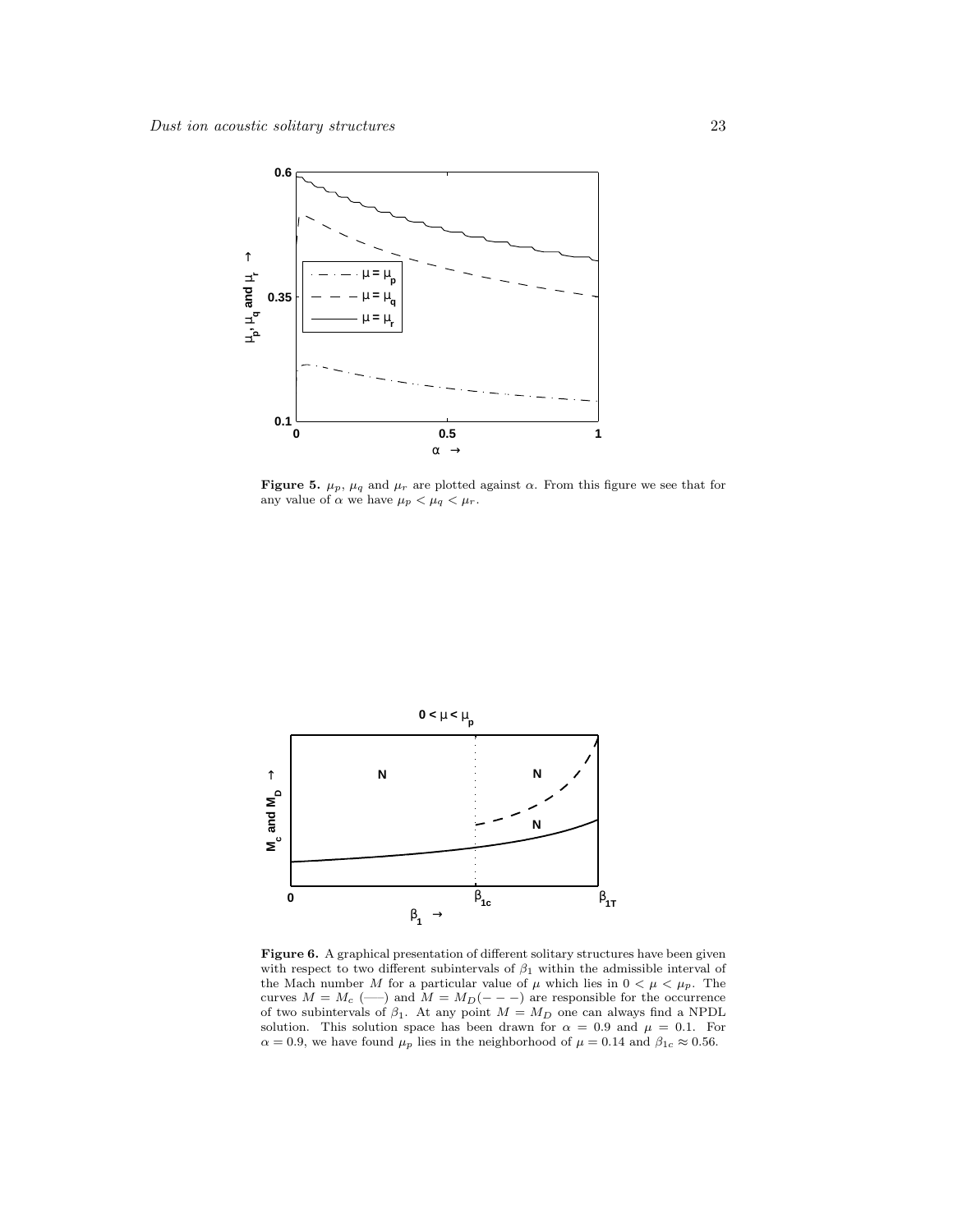

Figure 7. A graphical presentation of different solitary structures have been given with respect to three different subintervals of  $\beta_1$  within the admissible interval of the Mach number M for a particular value of  $\mu$  which lies in  $\mu_p \leq \mu < \mu_q$ . The curves  $M = M_c$  (---),  $M = M_{max}$  (- · -) and  $M = M_D(- - -)$  are responsible for the occurrence of three subintervals of  $\beta_1$ . At any point  $M = M_D$  one can always find a NPDL solution. The region in  $0 \leq \beta_1 \leq \beta_{1a}$  has been shown in the inset. This solution space has been drawn for  $\alpha = 0.9$  and  $\mu = 0.25$ . For  $\alpha = 0.9$ , we have found  $\mu_p \approx 0.14$  and  $\mu_q \approx 0.36$  with  $\beta_{1a} \approx 0.253$  and  $\beta_{1c} \approx 0.49$ .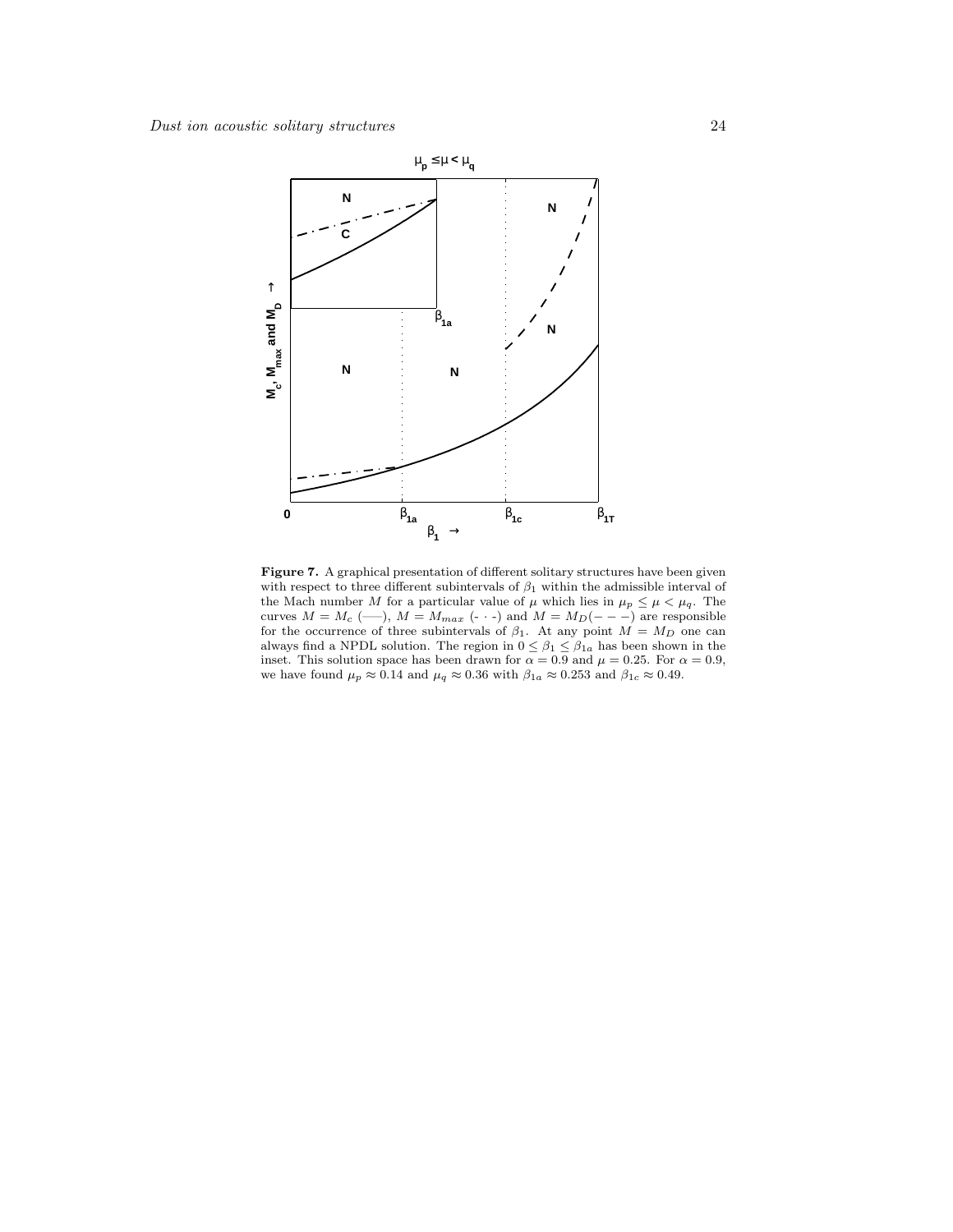

Figure 8. A graphical presentation of different solitary structures have been given with respect to four different subintervals of  $\beta_1$  within the admissible interval of the Mach number M for a particular value of  $\mu$  which lies in  $\mu_q \leq \mu < \mu_r$ . The curves  $M = M_c$  (---),  $M = M_{max}$  (- · -) and  $M = M_D(- - -)$  are responsible for the occurrence of three subintervals of  $\beta_1$ . At any point  $M = M_D$  one can always find a NPDL solution. This solution space has been drawn for  $\alpha=0.9$  and  $\mu = 0.4$ . For  $\alpha = 0.9$ , we have found  $\mu_q \approx 0.36$  and  $\mu_r \approx 0.44$  with  $\beta_{1a} \approx 0.437$ and  $\beta_{1c} \approx 0.352$ .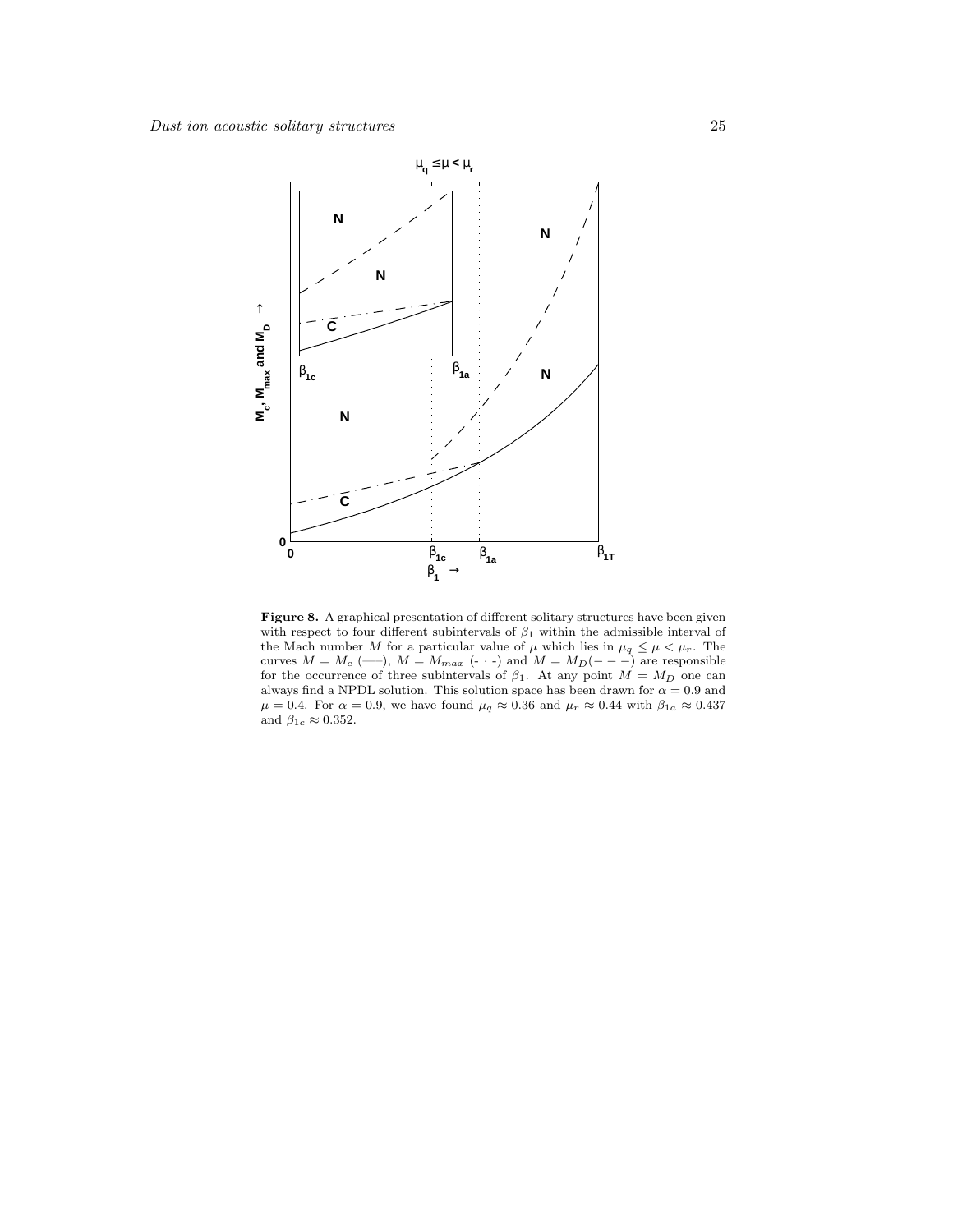

<span id="page-25-0"></span>Figure 9. A graphical presentation of different solitary structures have been given with respect to four different subintervals of  $\beta_1$  within the admissible interval of the Mach number M for a particular value of  $\mu$  which lies in  $\mu_r \leq \mu \leq \mu_T$ . The curves  $M = M_c$  (---),  $M = M_{max}$  (- · -) and  $M = M_D(- - -)$  are responsible for the occurrence of four subintervals of  $\beta_1$ . At any point  $M = M_D$  one can always find a NPDL solution. This solution space has been drawn for  $\alpha$  = 0.9 and  $\mu = 0.5$ . For  $\alpha = 0.9$ , we have found  $\mu_r$  lies in the neighborhood of  $\mu = 0.44$ , and  $\beta_{1a}\approx 0.511,\,\beta_{1b}\approx 0.417,\,\beta_{1c}\approx 0.37.$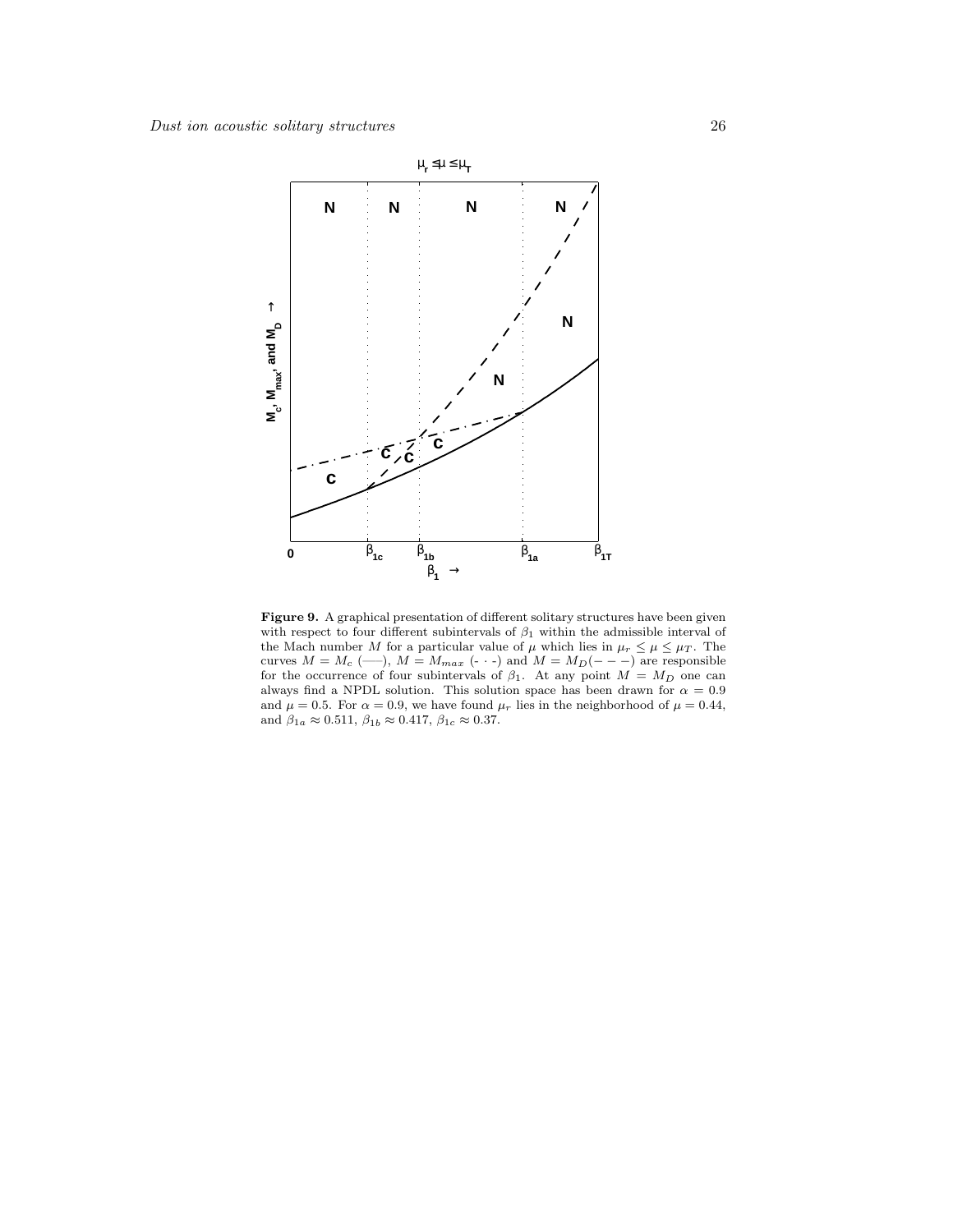

<span id="page-26-0"></span>**Figure 10.** Here  $\beta_1 = \beta_{1a}$  (--) and  $\beta_1 = \beta_{1c}(- - -)$  have been plotted against  $\mu$  for  $\alpha = 0.9$ . In this figure, actually we have shown those two curves, viz.,  $\beta_1 = \beta_{1a} \; (\text{---})$  and  $\beta_1 = \beta_{1c}(- - -)$  which are responsible to divide  $\mu$  into several subintervals. This figure is actually the graphical presentation of different solitary structures with respect to different subintervals of  $\mu$  within the admissible interval of the nonthermal parameter  $\beta_1$ .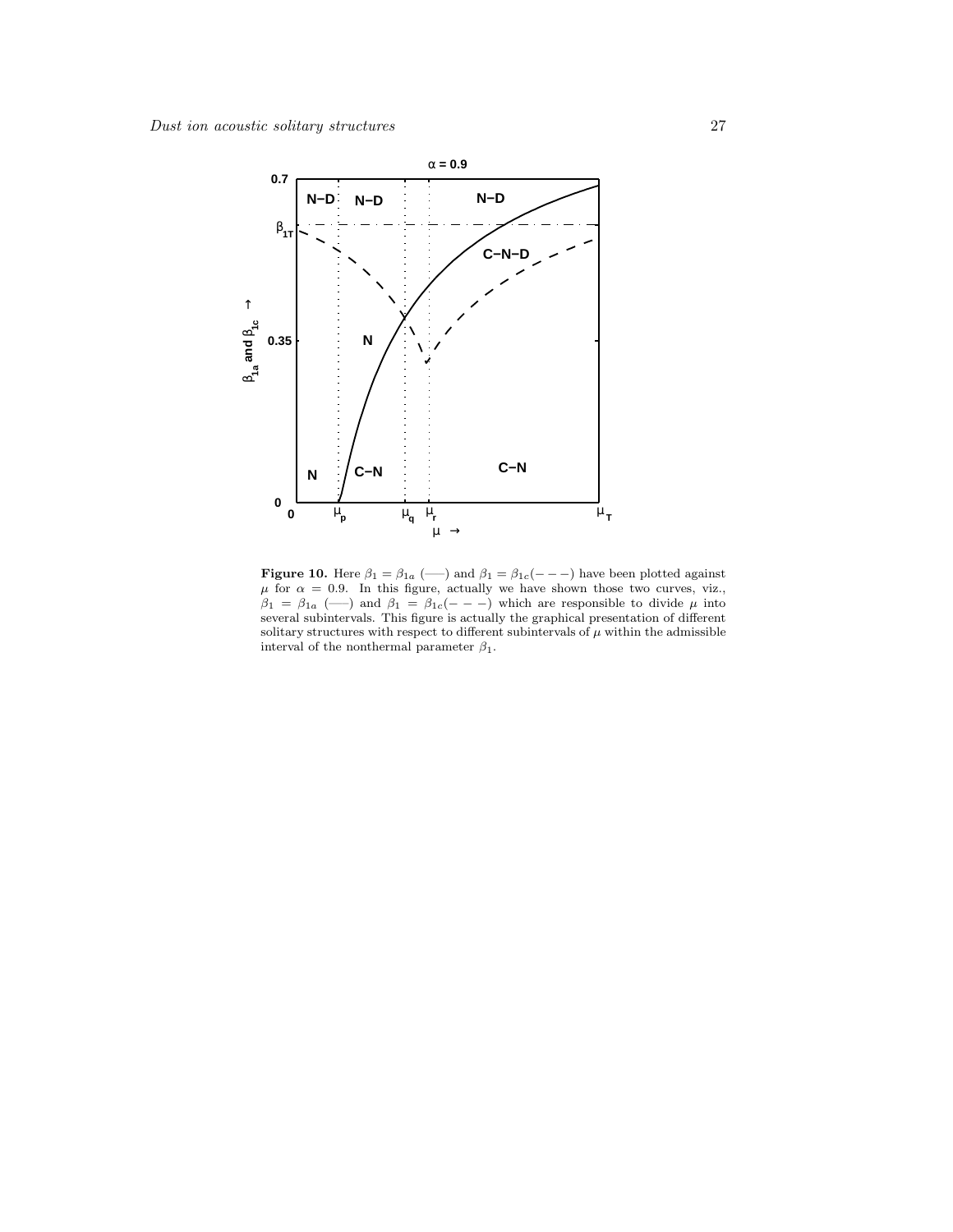

<span id="page-27-0"></span>Figure 11. (a) Solution space for the present system with respect to  $\beta_1$  has been presented, where the curve  $M = M_c$  is omitted from the solution space as presented in figure [9.](#page-25-0) (b)Variation in amplitude (absolute value) of both NPSW and PPSW have been shown along the curve  $M = M_c + 0.04$  for  $\beta_p \le \beta_1 \le \beta_q$ .